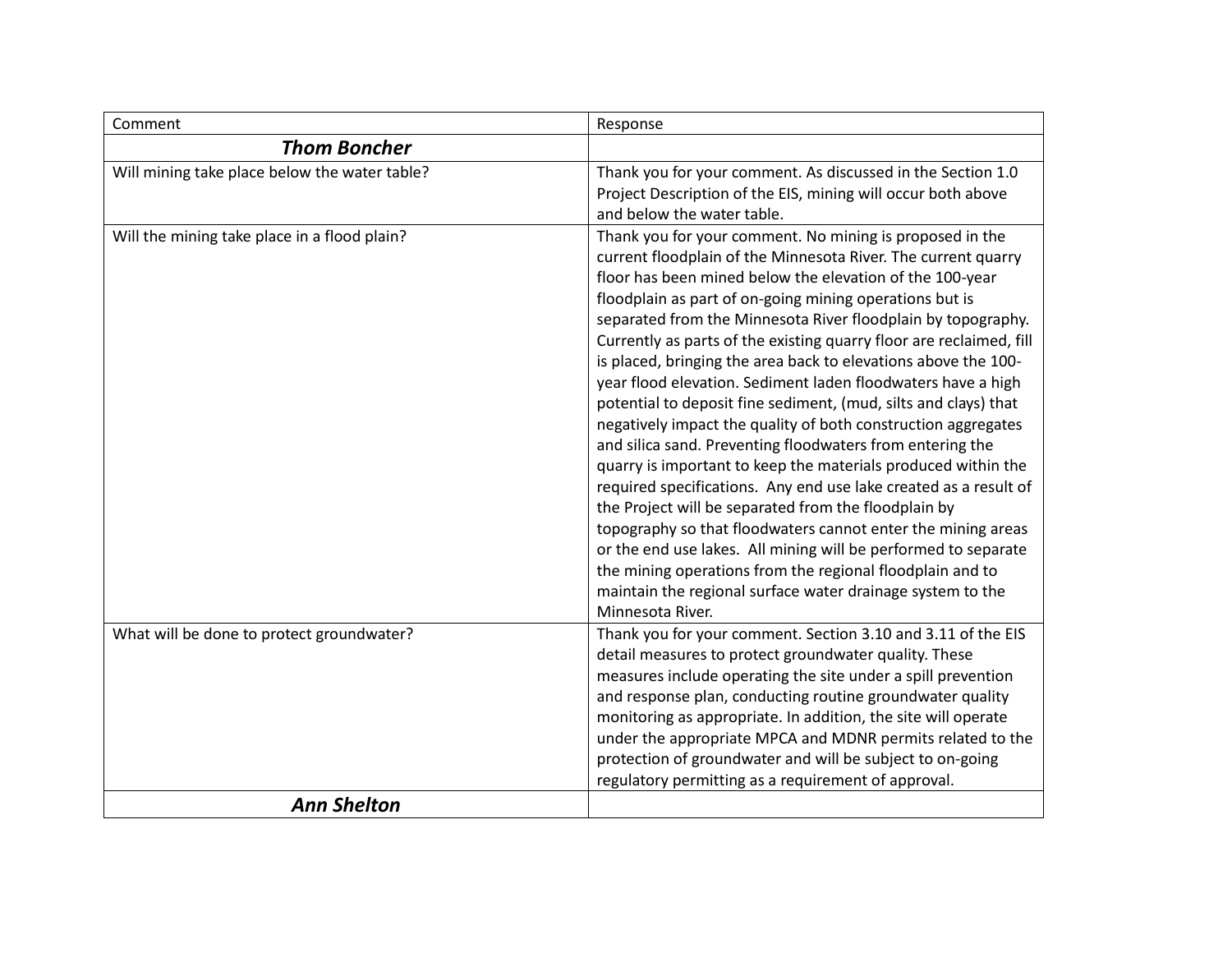| Water level                                                                                                                  | Thank you for your comments. Section 3.5 of the EIS discusses                                                                                                                                                                                                                                                                                                                                                                                                                                                                                                                                                                                                              |
|------------------------------------------------------------------------------------------------------------------------------|----------------------------------------------------------------------------------------------------------------------------------------------------------------------------------------------------------------------------------------------------------------------------------------------------------------------------------------------------------------------------------------------------------------------------------------------------------------------------------------------------------------------------------------------------------------------------------------------------------------------------------------------------------------------------|
| Well problems                                                                                                                | water levels and potential well interference issues in detail.                                                                                                                                                                                                                                                                                                                                                                                                                                                                                                                                                                                                             |
| Water problems (testing)                                                                                                     | Section 3.5.4 provides specific information regarding                                                                                                                                                                                                                                                                                                                                                                                                                                                                                                                                                                                                                      |
|                                                                                                                              | monitoring and mitigation.                                                                                                                                                                                                                                                                                                                                                                                                                                                                                                                                                                                                                                                 |
| <b>Bruce Enger</b>                                                                                                           |                                                                                                                                                                                                                                                                                                                                                                                                                                                                                                                                                                                                                                                                            |
| -Well Water quality<br>-River impact from mining sand<br>-Aquifer impact used during sand mining process<br>-Wildlife impact | Thank you for your comments. Well Water Quality: Section 3.5<br>of the EIS includes an evaluation of Well Water Quality is<br>addressed in Section of the EIS. Groundwater flows from the<br>mine area to the Minnesota River. There are no private water<br>supply wells located between the mine site and the Minnesota<br>River.                                                                                                                                                                                                                                                                                                                                        |
|                                                                                                                              | Mn River impact from sand mining: Section 3.4 of the EIS<br>includes an evaluation of potential impacts to adjacent surface<br>water resources, including the Minnesota River. The Site will<br>operate under a NPDES permit and a stormwater pollution<br>prevention plan designed to control untreated stormwater<br>discharges from the site. If dewatering discharge occurs to the<br>MN River, the dewatering discharge will be monitored and<br>discharged in accordance with permit conditions developed to<br>protect water quality. The project will not increase stormwater<br>runoff to the Minnesota River, or result in changes to the<br>current floodplain. |
|                                                                                                                              | Aquifer impact used during sand mining: Sections 3.1, 3.4 and<br>3.5 address groundwater in detail, including the results of<br>modelling that was performed as part of the EIS and analyzes<br>existing groundwater quality, potential impacts to groundwater<br>quality and quantity from dewatering.                                                                                                                                                                                                                                                                                                                                                                    |
|                                                                                                                              | Wildlife Impact: Section of the 3.3 of the EIS addresses<br>potential wildlife impacts and discusses the results of the<br>vegetation, wildlife, and protected species field study, as well<br>as a stick nest survey conducted across the site. No protected                                                                                                                                                                                                                                                                                                                                                                                                              |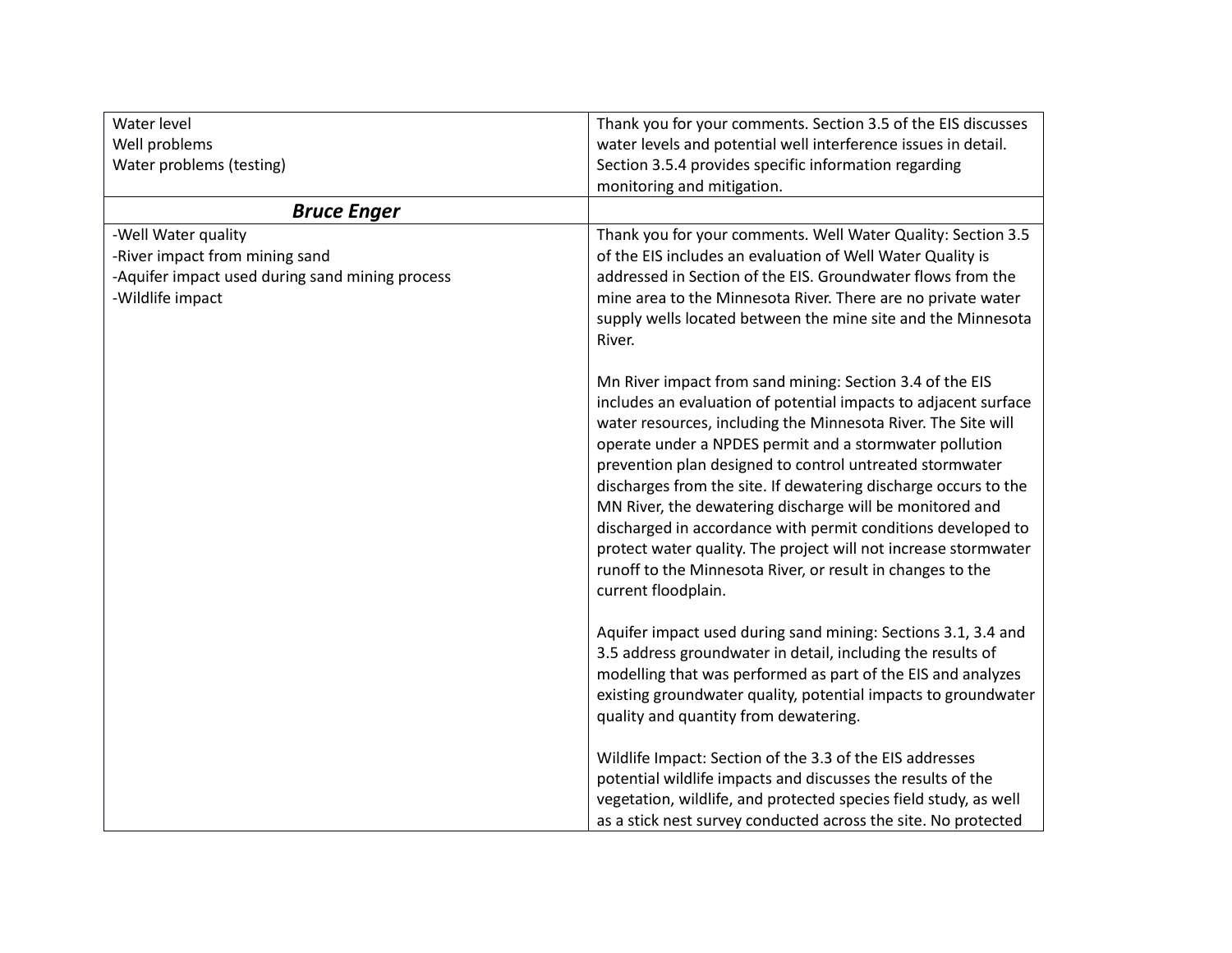|                                                                    | species were found on the site and the plan includes<br>mitigation to protect bat populations which may be present |
|--------------------------------------------------------------------|--------------------------------------------------------------------------------------------------------------------|
|                                                                    | along Gifford Lake.                                                                                                |
|                                                                    |                                                                                                                    |
| <b>MPCA</b>                                                        |                                                                                                                    |
| <b>Section 3.4 Physical Impacts on Water Resources</b>             | Thank you for your comments. The FEIS incorporates these                                                           |
| The Final EIS needs to include the MPCA 401 as a regulating entity | comments and response to comments. The potential need for                                                          |
| that may require protection (and mitigation) to surface waters     | an MPCA 410 water quality certification is noted and will be                                                       |
| through best management practices (BMPs) during expansion of       | obtained at the time of permitting. The MPCA 401 Certification                                                     |
| mining operations. The MPCA uses the definition of "Waters of the  | protects water quality by applying state water quality                                                             |
| State" as defined in Minn. Stat. ch. 115.01 subd 22. To determine  | standards to projects. All permit requirements for surface                                                         |
| what waters are regulated by the MPCA. This definition is broader  | water, including those regulated by the MPCA, will be                                                              |
| than the definition of "Waters of the U.S." used by the US Army    | addressed as part of future permitting.                                                                            |
| Corp of Engineers (USACE). Some waters that are not regulated by   |                                                                                                                    |
| the USACE or under the Wetland Conservation Act (WCA), are         |                                                                                                                    |
| regulated by the MPCA. When making an application for wetland      |                                                                                                                    |
| impacts for a proposed project, the applicant needs to include all |                                                                                                                    |
| impacts to all surface waters, even if those waters have been      |                                                                                                                    |
| determined to be non-jurisdictional by the USACE or are WCA        |                                                                                                                    |
| exempt.                                                            |                                                                                                                    |
| Indirect impacts to nearby wetlands, (including wetlands B5, B6,   |                                                                                                                    |
| and B9 outside of the Project area), caused by the drawdown of     |                                                                                                                    |
| groundwater would appear to significantly impact many of these     |                                                                                                                    |
| wetlands. Although the USACE has made a non-jurisdictional         |                                                                                                                    |
| determination of some of these waters, they are by definition      |                                                                                                                    |
| waters of the state and therefore regulated by the MPCA. Impacts   |                                                                                                                    |
| to these wetlands may require mitigation. For further information  |                                                                                                                    |
| about the 401 Water Quality Certification process, please contact  |                                                                                                                    |
| Jim Brist at 651-757-3325 or jim.brist@state.mn.us.                |                                                                                                                    |
| <b>Section 3.15 Noise</b>                                          | Thank you for your comment. Any updates to the mining plan                                                         |
| The MPCA appreciates the Project proposer's thorough analysis of   | that may affect noise mitigation strategies will be coordinated                                                    |
| existing and expected noise in the vicinity of the proposed        | with proper agencies.                                                                                              |
| expansion areas. Based on the information provided in the Draft    |                                                                                                                    |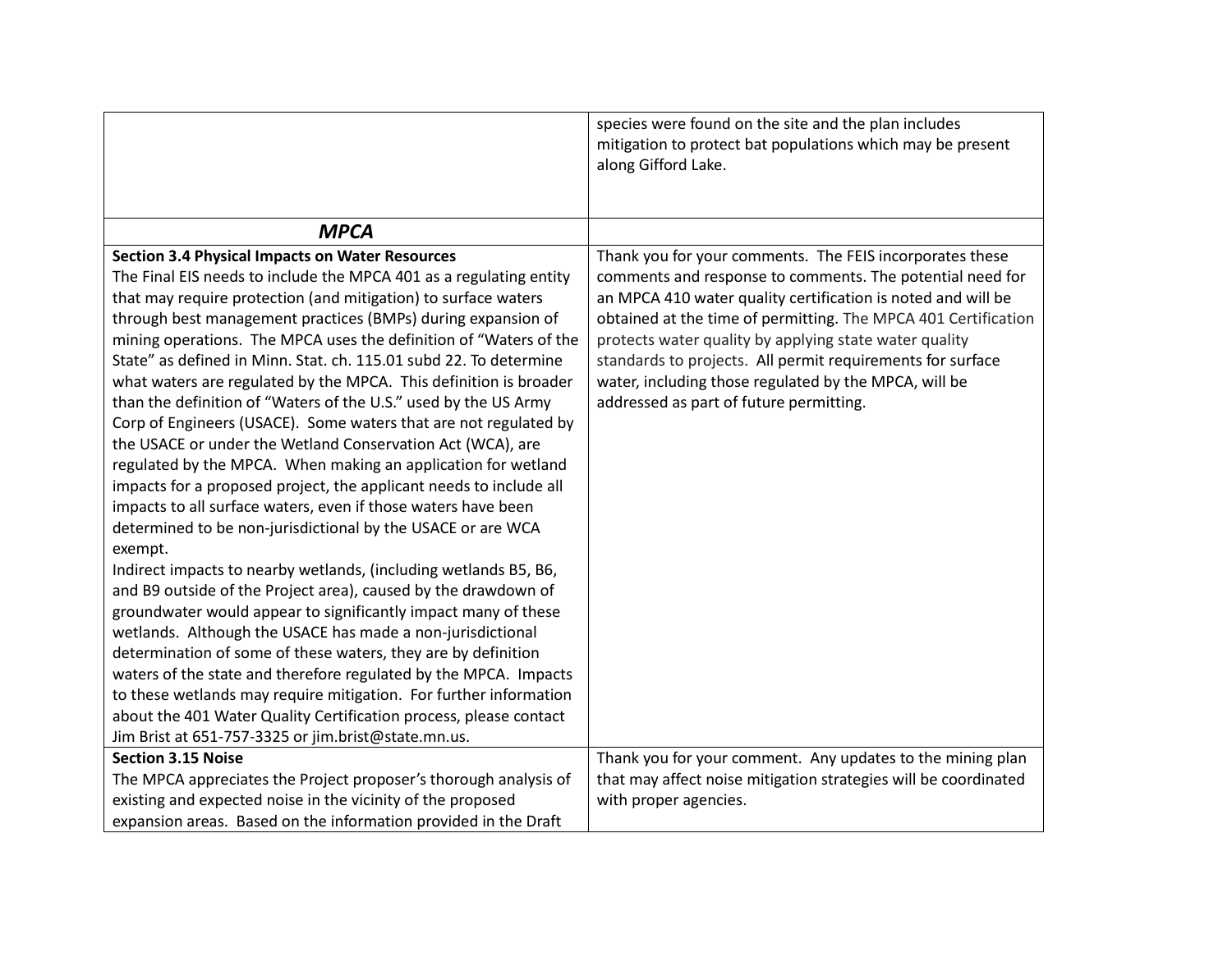| EIS, including Figure 3.15.1 and the noise analysis from Appendix   |                                                                 |
|---------------------------------------------------------------------|-----------------------------------------------------------------|
| 11, and assuming that mining activities follow mitigation options   |                                                                 |
| outlined in Section 3.15.4 (pages 191 and 192), there are no        |                                                                 |
| concerns regarding noise at this time.                              |                                                                 |
| Any unanticipated changes to the mine plan alternatives that        |                                                                 |
| would impact the efficacy of the proposed mitigation - particularly |                                                                 |
| for the residential receptors in the Jackson Heights mobile homes,  |                                                                 |
| the single family homes, and the historical areas surrounding the   |                                                                 |
| Project area - should be given additional scrutiny prior to being   |                                                                 |
| implemented. Ambient local noise is already high (near residential  |                                                                 |
| standards) in the area, and any changes to planned mitigation       |                                                                 |
| could lead to an exceedance of the noise standards due to the       |                                                                 |
| additional proposed activities. For noise related questions, please |                                                                 |
| contact Fawkes Steinwand at 651-757-2317 or                         |                                                                 |
| fawkes.steinwand@state.mn.us                                        |                                                                 |
| Section 3.4.2 Environmental Consequences - Water Resources          | Thank you for your comments. Section 3.1.2.1, discussing        |
| The MPCA is just beginning the investigation in to the extent and   | existing groundwater quality impacts from the Louisville        |
| magnitude of the Manganese (Mn), 1,4-Dioxane and                    | Landfill has been updated in the FEIS to include information on |
| Polyfluoroalkyl Substances (PFAS) contamination at the Louisville   | MPCA's current groundwater investigation. The Proposer met      |
| Closed Landfill (SW-32) and have not yet determined the source(s).  | with the MPCA staff and the hydrogeologist for the Louisville   |
| The MPCA is currently expanding its monitoring well network         | Landfill at the onset of the project. The source of groundwater |
| around the landfill to investigate the extent and magnitude of      | contamination has been recognized for decades by the MPCA       |
| groundwater contamination in excess of regulatory standards for     | as the Louisville Landfill. The hydrologist indicated that the  |
| these contaminants. To date, the MPCA has detected Mn, 1,4-         | proposed dewatering would result in a form of treatment to      |
| Dioxande and PFAS contamination in the MPCA monitoring well         | the impacted groundwater quality. Until there are proposed      |
| DC117, which is located near the Merriam Junction Sands             | downgradient water users in the impacted area, it was           |
| production well located directly south of the landfill. Please note | understood that MPCA would not have to pursue pump and          |
| that Figure 3.5.2 does not show all the MPCA landfill monitoring    | treat options to remediate the off-site migration of            |
| wells.                                                              | groundwater impacts. Therefore, it is the expectation that the  |
| The MPCA is concerned about the following issues that are not       | MPCA will take appropriate actions with respect to emerging     |
| addressed in the Draft EIS:                                         | contaminants of concern and share them with impacted            |
| Specific locations of proposed dewatering areas                     | landowners as soon as they are available.                       |
| The method(s) used for dewatering                                   | Figures 2-14 of the Groundwater Modelling of Mine Plan          |
| Proposed locations of dewatering wells (if used)<br>٠               | Alternatives Predictive Simulations Report (PSR) included as    |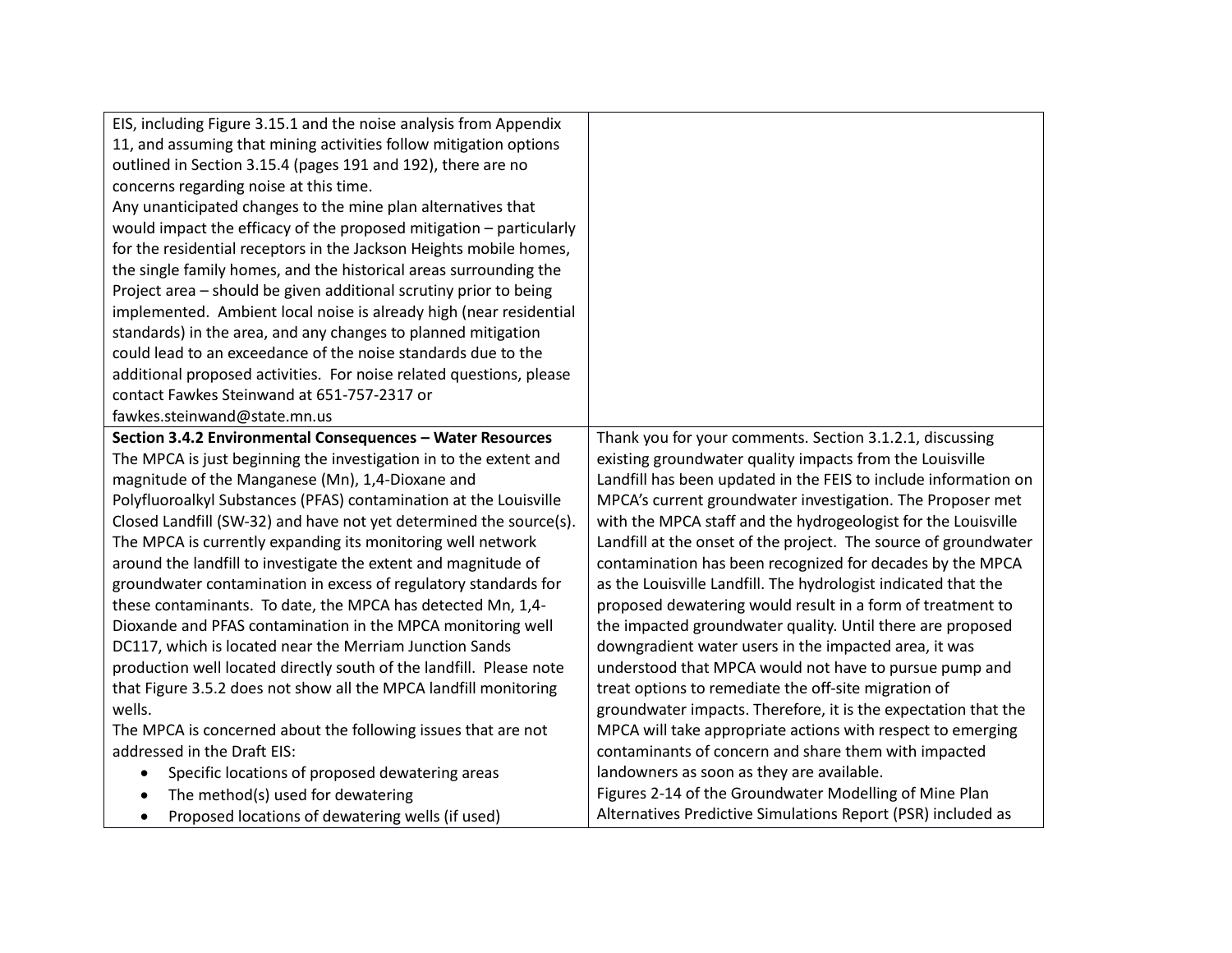- The discharge of contaminated groundwater from dewatering activities
- Sampling of dewatering water discharge for contaminants of concern from the landfill
- Cross contamination of wells and aquifers as a result of dewatering activities

Due to the extensive groundwater contamination in the area, significant care and investigation is required with regard to the dewatering activities to prevent spreading groundwater contamination outside its current plume or contaminating other aquifers. This action could associate the mining activities with the groundwater contamination, making the Project proposer a potentially responsible party and liable for investigation and cleanup costs related to groundwater contamination for the landfill. This issue should be more fully addressed in the Final EIS. The MPCA recommends the Project proposer work with Mark Umholtz with the MPCA Closed Landfill Program to address these concerns. Mark can be reached at 651-757-2308 or [mark.umholtz@state.mn.us.](mailto:mark.umholtz@state.mn.us)

Attachment 1 of the EIS include the location of the proposed dewatering areas for each phase of each alternative. These represent worst case scenarios that allow for reasonable assessment of potential effects on the contamination from Louisville Landfill.

The method used for dewatering is anticipated to be a dewatering sump and pump and will be detailed as part of any water appropriation permitting process, if dewatering and mining of sandstone is pursued. Use of dewatering wells is not anticipated. If the site begins to dewater, the dewatering discharge will be monitored prior to discharging from the site. Impacted groundwater from the landfill is currently discharging to the MN River untreated.

Based on currently available information and the modeling of Louisville Landfill (provided in Appendix C of the PSR included as Attachment 1 of the EIS), the potential for migration appears unlikely to be exacerbated by the proposed dewatering. The net effect is that groundwater would be pulled away from wells, receptors, and other aquifers into the mine pit areas. Furthermore, the modeling indicates that the mine pit lakes would provide dilution of any contaminants which may be present in the groundwater that has been impacted by the Louisville Landfill.

Figure 3.5.2 depicts monitoring wells located on the Project Site or proposed to be within the Project's network. It does not attempt to illustrate the MPCA's Louisville Landfill monitoring network. The MPCA's landfill monitoring wells located on this figure are limited to those that are located on the Project Site itself. Figure 23 of the PSR indicates locations of the Louisville Landfill and Dem-Con Landfill monitoring well networks in place at the time the report was prepared. It is expected that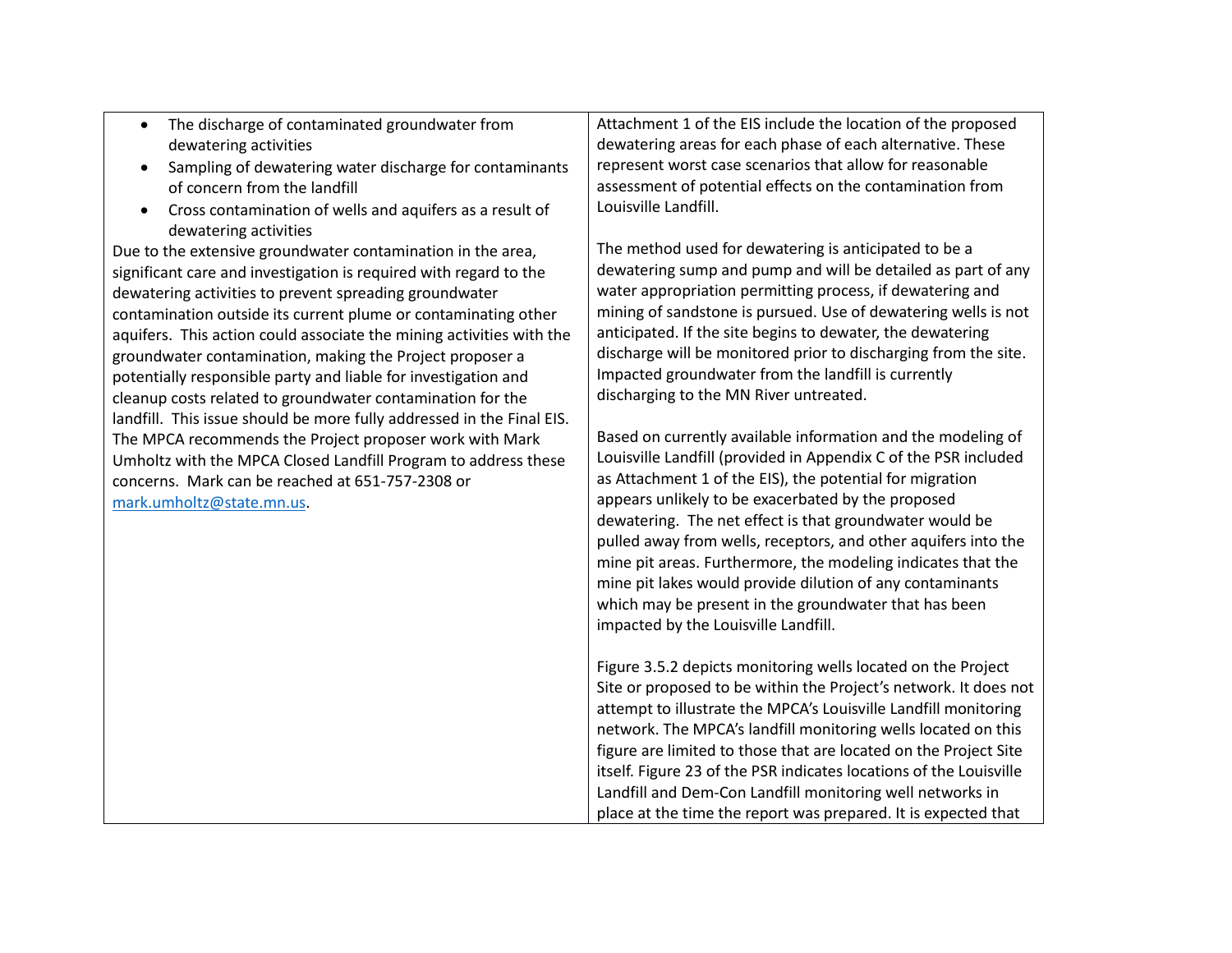|                                                                                                                                                                                                                                                                                                                                                                                                                                                                                                                                                                                                                                                                                                                                                                                                                                                                                                                      | the MPCA may modify their monitoring well network<br>overtime.<br>The Proposer will work directly with the MPCA's closed landfill<br>program to address any concerns prior to initiating dewatering<br>activity on the site. Parameters to be monitored for in the<br>dewatering discharge will be determined as part of the<br>permitting process, either through an individual NPDES permit<br>or through the approved water quality monitoring plan<br>associated with the Site. Section 3.9.3.3, discussing<br>dewatering discharge, has been updated in the FEIS to include<br>a statement that the Proposer will coordinate with the MPCA's<br>closed landfill program to develop a monitoring plan for<br>dewatering discharge potentially impacted by groundwater<br>contamination associated with the Louisville Landfill. It is<br>expected that the MPCA will provide information on the<br>results of their remedial investigation and proposed remedial<br>action for the Louisville Landfill that will inform permitting the<br>surface water discharge and monitoring requirements. |
|----------------------------------------------------------------------------------------------------------------------------------------------------------------------------------------------------------------------------------------------------------------------------------------------------------------------------------------------------------------------------------------------------------------------------------------------------------------------------------------------------------------------------------------------------------------------------------------------------------------------------------------------------------------------------------------------------------------------------------------------------------------------------------------------------------------------------------------------------------------------------------------------------------------------|----------------------------------------------------------------------------------------------------------------------------------------------------------------------------------------------------------------------------------------------------------------------------------------------------------------------------------------------------------------------------------------------------------------------------------------------------------------------------------------------------------------------------------------------------------------------------------------------------------------------------------------------------------------------------------------------------------------------------------------------------------------------------------------------------------------------------------------------------------------------------------------------------------------------------------------------------------------------------------------------------------------------------------------------------------------------------------------------------|
| Section 3.14 Stationary Source Air Emissions<br>The proposed Project is expected to emit particulate<br>matter (PM), PM <sub>10</sub> and PM <sub>2.5</sub> . The Project proposer<br>modeled PM <sub>10</sub> and PM <sub>2.5</sub> , but did not model Total<br>Suspended Particulate (TSP). Minnesota has an ambient<br>air standard for TSP at Minn. R. 7009.0080. The Project<br>proposer should either model TSP or add TSP to its<br>proposed monitoring plan.<br>Table 3.14.4 lists operating limits that were relied upon for<br>$\bullet$<br>air dispersion modeling. The Project proposer should<br>expect all limits assumed in the modeling, including the<br>limits in Table 3.14.4, to be included in the air permit<br>associated with this project.<br>The Project proposer performed air dispersion modelling<br>for PM <sub>10</sub> and PM <sub>2.5</sub> , but the MPCA does not have access to | Thank you for your comments. Section 3.14.4.4, discussing the<br>draft ambient air monitoring plan, has been updated in the<br>FEIS to indicate that the ambient air monitoring plan will be fi-<br>nalized as part of the air permitting process for the sand min-<br>ing and processing and may include additional parameters<br>such as TSS. The EIS air modeling analysis was completed fol-<br>lowing current MPCA modeling guidance for evaluating PM10<br>and PM <sub>2.5</sub> NAAQS ambient air concentrations. Methods and<br>modelling protocol were discussed with MPCA staff during<br>meetings held at the MPCA as part of the development of the<br>air modelling used in the EIS., it is expected that all of these<br>comments will be addressed as part of the air permitting pro-<br>cess. It is expected that MPCA will require an air monitoring<br>associated with the frac sand mining and that revisions to the                                                                                                                                                            |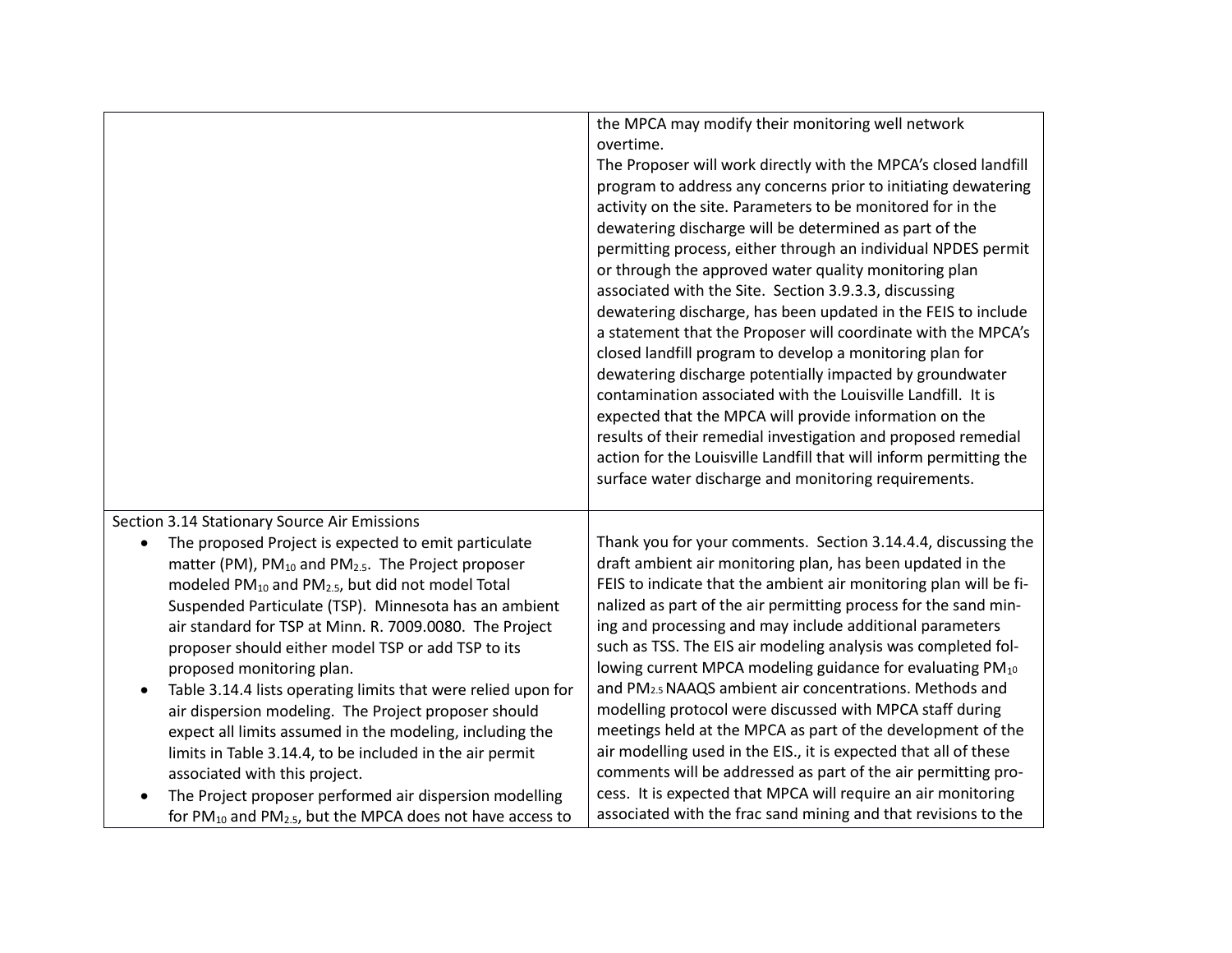| the underlying files that support this work. The MPCA<br>cannot verify the accuracy of the modeled information | draft air monitoring plan provided in the EIS, including parame-<br>ters and frequency, may be required as part of the air permit- |
|----------------------------------------------------------------------------------------------------------------|------------------------------------------------------------------------------------------------------------------------------------|
| without these files. To support the permitting work for this                                                   | ting process. The proposer will continue to coordinate with Jeff                                                                   |
| project, the Project proposer should submit an air                                                             | Hedman with respect to any air permitting related questions                                                                        |
| dispersion modeling protocol for MPCA review and                                                               | and modelling files will be supplied to the MPCA in conjunction                                                                    |
| approval before submitting a permit application with                                                           | with any air permit application submitted to the MPCA. The air                                                                     |
| modeling results.                                                                                              | permitting process will address specific air quality control                                                                       |
| The PM <sub>4</sub> -silica monitoring frequency is listed as once every                                       | measures, including HEPA filters as may be appropriate.                                                                            |
| 12 days. The "Tools to Assist Local Governments"                                                               |                                                                                                                                    |
| document recommends a frequency of at least once every                                                         | As indicated in Attachment 10, Air Modeling of Project Alterna-                                                                    |
| 6 days. The proposed monitoring frequency should be                                                            | tives Evaluation Report, the existing sand and gravel and lime-                                                                    |
| adjusted to at least once every 6 days.                                                                        | stone mining and processing operations will continue to oper-                                                                      |
| The proposed mitigation measures includes water                                                                | ate under the Minnesota State General Permit Nonmetallic                                                                           |
| application, bin vents, and baghouses. The Draft EIS does                                                      | Mineral Processing General Permit until such time as construc-                                                                     |
| not discuss the use of high efficiency particulate air (HEPA)                                                  | tion of an industrial sand plant (sand plant) and sandstone                                                                        |
| filters as a possibility. Other members of this industry do                                                    | mining is initiated.                                                                                                               |
| use this type of control technology: see air permit                                                            |                                                                                                                                    |
| 07900009-002 for UNIMIN - Kasota (now Covia - Kasota)                                                          |                                                                                                                                    |
| at https://www.pca.state.mn.us/air/air-permits-issued-                                                         |                                                                                                                                    |
| minnesota. The Final EIS should discuss alternative                                                            |                                                                                                                                    |
| mitigation methods such as HEPA filters. For air permitting                                                    |                                                                                                                                    |
| or modeling related questions, please contact Jeff Hedman                                                      |                                                                                                                                    |
| at 651-757-2416 or jeffre.hedman@state.mn.us.                                                                  |                                                                                                                                    |
| <b>Scott WMO</b>                                                                                               |                                                                                                                                    |
| 1. As noted in the EIS the submitted NOD for Boundary/Type                                                     | Thank you for your comments. The Project proposes to avoid                                                                         |
| and No-Loss was issues in 2012 and is expired. A new                                                           | any direct impacts to wetlands. Dewatering may not be                                                                              |
| wetland delineation will need to be performed and                                                              | initiated for over five years. Wetland delineations will be                                                                        |
| Decision obtained. Previous boundary/type cannot be                                                            | updated as part of permitting for dewatering activity to                                                                           |
| assumed due to the age of the previous approval and                                                            | reestablish wetland types and boundaries prior to the start of                                                                     |
| rainfall events since 2011. Staff strongly recommends the                                                      | any dewatering activity, so that the permitting activity is based                                                                  |
| WCA process be completed prior to moving forward with                                                          | on delineation information that is current at the time of                                                                          |
| permitting and applications as this may have notable                                                           | permitting.                                                                                                                        |
| impacts on timing and land use. This is important to                                                           |                                                                                                                                    |
| efficiently assist the Applicant through the process                                                           |                                                                                                                                    |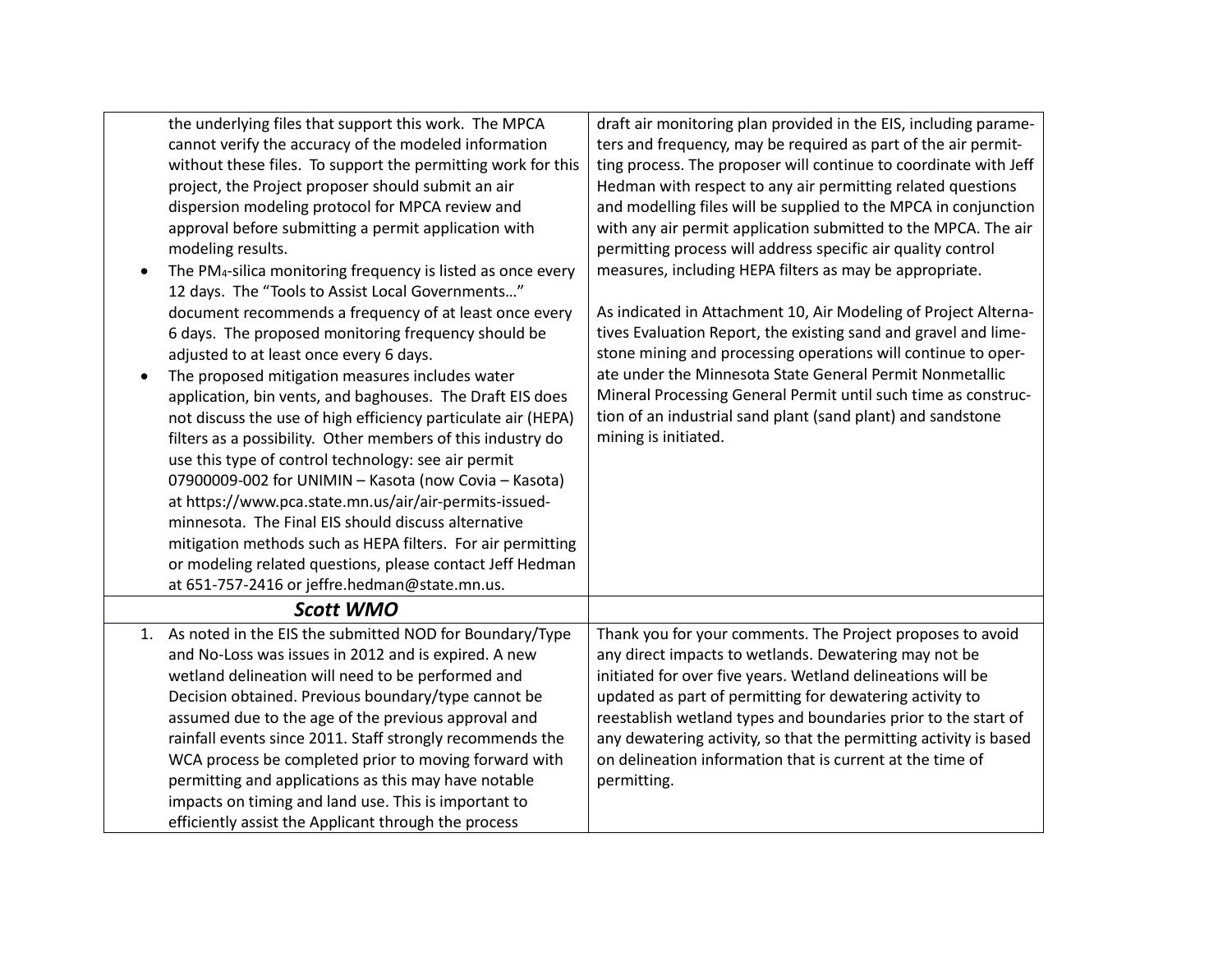|    | 2. 6.0 Government Approvals. Recommend adding SWMO<br>under Scott County. While the SWMO is not a permitting<br>agency staff will be reviewing applications in conjunction | Thank you for your comment. The FEIS incorporates these<br>comments and response to comments. The SWMO will be<br>added to the list of government approvals in the FEIS by |
|----|----------------------------------------------------------------------------------------------------------------------------------------------------------------------------|----------------------------------------------------------------------------------------------------------------------------------------------------------------------------|
|    |                                                                                                                                                                            |                                                                                                                                                                            |
|    | with Scott County's review. The SWMO may provide                                                                                                                           | reference to these comments. It is expected that the SWMO                                                                                                                  |
|    | additional coordination and support during the permitting                                                                                                                  | will provide additional review of the project throughout the                                                                                                               |
|    | process                                                                                                                                                                    | IUP permitting process.                                                                                                                                                    |
| 3. | 3.3.2.3 Native Cover. All disturbed areas need to be                                                                                                                       | Thank you for your comment. Establishing native cover over                                                                                                                 |
|    | revegetated with native cover. The timeline for potential                                                                                                                  | reclaimed areas of a mining operations is not a requirement                                                                                                                |
|    | future development is unknown. Non-native cover impacts                                                                                                                    | under the Scott County Mining Ordinance. Some areas may be                                                                                                                 |
|    | the success of adjacent native cover.                                                                                                                                      | returned to agricultural production, but this issue can be                                                                                                                 |
|    |                                                                                                                                                                            | addressed during IUP permitting. Native cover is proposed in                                                                                                               |
|    |                                                                                                                                                                            | areas adjacent to wetlands as well as end use lakes. Some                                                                                                                  |
|    |                                                                                                                                                                            | areas may return to agricultural uses, such as hay production,                                                                                                             |
|    |                                                                                                                                                                            | prior to final development.                                                                                                                                                |
|    | 4. Vegetative Buffers. 3.3.2.2 proposed native buffers are                                                                                                                 | Thank you for your comment. Buffer requirements around                                                                                                                     |
|    | acceptable. Please reference 3.3.2.2 when discussing                                                                                                                       | future end use lakes will be addressed as part of IUP                                                                                                                      |
|    | vegetative buffers elsewhere to ensure consistency (e.g.                                                                                                                   | permitting and approved reclamation plan. Near vertical                                                                                                                    |
|    | 3.3.2.4 pg 46 vegetated buffers). Additionally, the                                                                                                                        | bedrock faces were analyzed for long term stability as a part of                                                                                                           |
|    | Reclamation Plans proposes End Use Lakes with "excellent                                                                                                                   | the DEIS and because this is a quarry, special circumstances                                                                                                               |
|    | water quality" and "increased habitat diversity along                                                                                                                      | exist which require slopes steeper than 3:1 adjacent to any                                                                                                                |
|    | shorelines" These end use lakes will require vegetative                                                                                                                    | future end use lake.                                                                                                                                                       |
|    | buffers consistent with water resources of exceptional                                                                                                                     |                                                                                                                                                                            |
|    | value. Roads and slopes exceeding 3:1 would not be                                                                                                                         |                                                                                                                                                                            |
|    | permitted in the buffer.                                                                                                                                                   |                                                                                                                                                                            |
| 5. | Please be certain to be consistent with identifying all                                                                                                                    | Thank you for your comment. Known existing and historical                                                                                                                  |
|    | existing and historic water resources and surface water                                                                                                                    | water resources and conveyances are included in the DEIS. If                                                                                                               |
|    | conveyance systems on site. Alternative 2 would not be                                                                                                                     | Alternative 2 is developed, the conveyance system can be                                                                                                                   |
|    | recommended as it would significantly impact the surface                                                                                                                   | rerouted/piped through the plant area to maintain drainage                                                                                                                 |
|    | water conveyance system connecting the east and west                                                                                                                       | capacity. This is an issue that can be addressed during the IUP                                                                                                            |
|    | sections near the center of the site.                                                                                                                                      | permitting process as appropriate.                                                                                                                                         |
| 6. | Cumulative water and natural resource impacts will need                                                                                                                    | Thank you for your comment. The water level monitoring plan                                                                                                                |
|    | to be continuously assessed and updated throughout the                                                                                                                     | will be finalized and approved as part of the DNR Water                                                                                                                    |
|    | project rather than only assessing the individual impacts of                                                                                                               | Appropriations permitting process for any future dewatering                                                                                                                |
|    | each phase                                                                                                                                                                 | activity. The goal of the plan will be to provide a robust                                                                                                                 |
|    |                                                                                                                                                                            |                                                                                                                                                                            |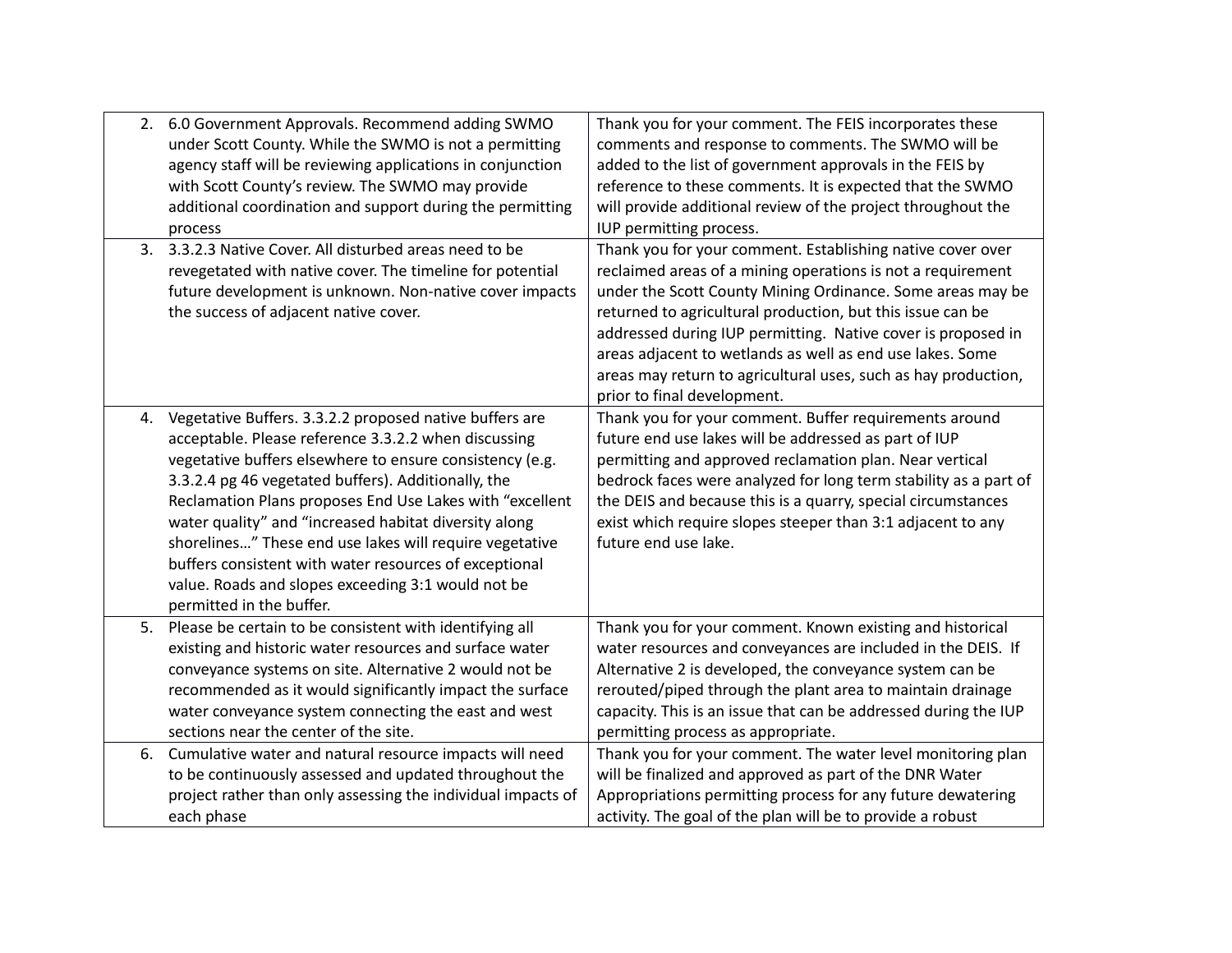|    |                                                                  | monitoring network to identify any potential impacts through      |
|----|------------------------------------------------------------------|-------------------------------------------------------------------|
|    |                                                                  | active monitoring and provide ample time to employ                |
|    |                                                                  | mitigation efforts to avoid any impacts to natural resources.     |
|    | 7. Dewatering 3.9.2.3 pg 112 the SWMO concurs that               | Thank you for your comment. Dewatering discharge will need        |
|    | additional dewatering discharge and groundwater                  | to meet water quality standards prior to discharge into any       |
|    | monitoring will be required should a General Permit be           | water of the state and all required permits will be obtained      |
|    | issued. Dewatering discharge must meet water quality             | prior to discharging off-site or into jurisdictional or regulated |
|    | standards, rates/volumes, and permits must be obtained           | waters. Dewatering discharge will be subject to on-going          |
|    | prior to discharging offsite or into jurisdictional waters       | regulatory authority by the MPCA.                                 |
| 8. | Wetland hydrology. There are several proposed factors            | Thank you for your comment. Environmental review is not           |
|    | impacting surface and groundwater hydrology. While               | intended to be exhaustive in defining the design details. The     |
|    | considerable efforts have been made to investigate               | modeling and assessments conducted have provided                  |
|    | impacts, it is still unclear at this time that there is a solid, | information that suggests that mitigation may be necessary        |
|    | coordinated, plan in place to ensure wetland hydrology           | when dewatering is proposed. Design details will be further       |
|    | and plant communities are maintained (especially for the         | developed through the DNR water appropriations process.           |
|    | seepage wetland). Staff recommends working with the              | Dewatering activity will be subject to on-going regulatory        |
|    | SWMO, preferably prior to the permitting process, to             | authority by the DNR. Monitoring of both vegetation and           |
|    | develop a plan to maintain long-term stability of wetland        | groundwater are anticipated to be an outcome of the water         |
|    | hydrology and plant communities during and after                 | appropriations permitting process. Dewatering discharge will      |
|    | mining.                                                          | be subject to on-going regulatory authority by the MPCA.          |
| 9. | Contamination of groundwater supply 3.9.2.2 and 3.10.1.2         | Thank you for your comment. Aggregate mines are almost            |
|    | the SWMO concurs that additional monitoring for                  | always located in areas that are highly susceptible to            |
|    | groundwater parameters will be required should a General         | groundwater contamination due to the permeable nature of          |
|    | Permit be issued. The SWMO remains concerned regarding           | the resource that is being mined. The industry has developed      |
|    | groundwater contamination susceptibly due to the highly          | best management practices to protect groundwater under            |
|    | permeable soils and proximity to water table. Rigorous           | these circumstances. Sections 3.10 and 3.11 describe              |
|    | monitoring, response procedures, financial assurances,           | measures to protect groundwater including a spill prevention      |
|    | and mitigation measures should be approved and in place          | control and countermeasure plan, groundwater quality              |
|    | prior to permits being issues.                                   | monitoring as may be appropriate, proper storage and              |
|    |                                                                  | handling of fuel, use of only permitted chemicals in the          |
|    |                                                                  | processing of the mined materials.                                |
|    | 10. Applicant should have financial and capacity resources to    | Thank you for your comment. Section 1.0 Project Description       |
|    | ensure monitoring, maintenance, and mitigation for 30            | has been updated in the FEIS to indicate that financial           |
|    | years consistent with County/SWMO requirements. The              | assurance will be provided in accordance with the Scott County    |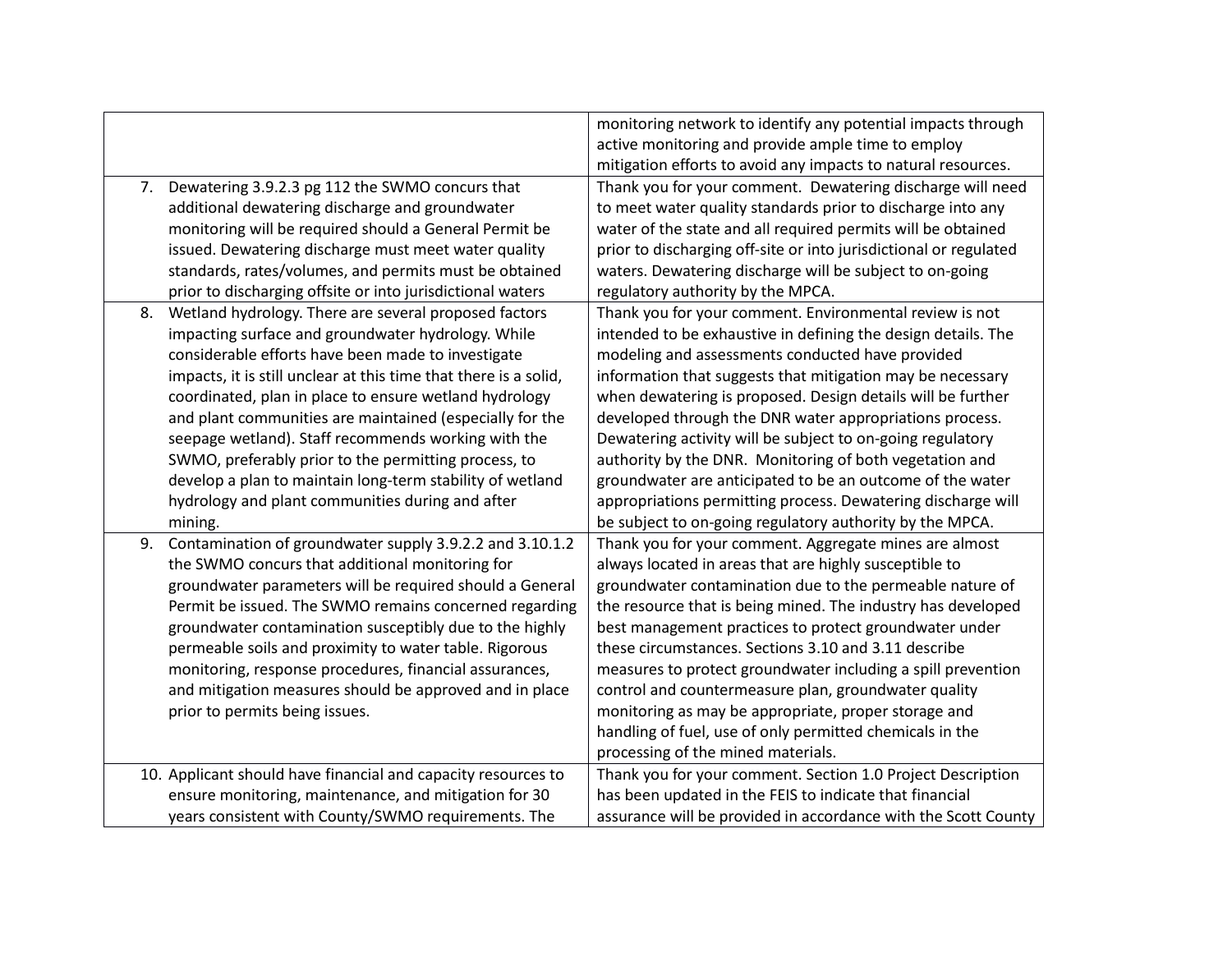| Applicant should be the responsible party for the lifetime<br>of the requirement. Assurances and contracts should be in                                                                                                                                                                                                                                                                                                                                                                                                                                                                                                                                                                                                                                                                                                           | Zoning Ordinance and will be coordinated between the County<br>and Proposer as part of the IUP permitting process.         |
|-----------------------------------------------------------------------------------------------------------------------------------------------------------------------------------------------------------------------------------------------------------------------------------------------------------------------------------------------------------------------------------------------------------------------------------------------------------------------------------------------------------------------------------------------------------------------------------------------------------------------------------------------------------------------------------------------------------------------------------------------------------------------------------------------------------------------------------|----------------------------------------------------------------------------------------------------------------------------|
| place prior to permits being issued.                                                                                                                                                                                                                                                                                                                                                                                                                                                                                                                                                                                                                                                                                                                                                                                              |                                                                                                                            |
| 11. The EIS repeatedly identifies issues with availability and<br>quantity of topsoil (Table 3.10-1 is one example) therefore<br>a Topsoil Management Plan will be required at time of<br>permitting, and may be phased. The Topsoil Management<br>Plan shall include the following information: (1) Topsoil<br>Standard. This section will identify the topsoil standard<br>being utilized for the project. (2) Topsoil Stripping and<br>Stockpiling Methods. This section shall include the<br>following: (a) Estimated quantity of topsoil available on the<br>site. (b) Quantity of topsoil needed to restore green space<br>areas. (c) Estimated depth of topsoil available on the site.<br>Also note that the site will need to meet regulatory<br>standards at time of permitting, and water resource<br>related standards | Thank your comment. Topsoil management will be addressed<br>as part of IUP permitting process.                             |
| Louisville Township                                                                                                                                                                                                                                                                                                                                                                                                                                                                                                                                                                                                                                                                                                                                                                                                               |                                                                                                                            |
| 1. Please note that we are not asking for a delay in the completion<br>of the EIS for Merriam Junction Sands with the understanding that                                                                                                                                                                                                                                                                                                                                                                                                                                                                                                                                                                                                                                                                                          | Thank you for your comment. Comment noted.                                                                                 |
| there is a commitment on the part of the organic recycling facility<br>(ORF) project proposer to address items 2 and 3 below, with a full                                                                                                                                                                                                                                                                                                                                                                                                                                                                                                                                                                                                                                                                                         |                                                                                                                            |
| traffic study utilizing current conditions and data as well as all                                                                                                                                                                                                                                                                                                                                                                                                                                                                                                                                                                                                                                                                                                                                                                |                                                                                                                            |
| potential projects in this subject property to be completed prior to<br>any land use decisions (subdivisions, site plans, etc.) being issued                                                                                                                                                                                                                                                                                                                                                                                                                                                                                                                                                                                                                                                                                      |                                                                                                                            |
| by Scott County for the ORF project.                                                                                                                                                                                                                                                                                                                                                                                                                                                                                                                                                                                                                                                                                                                                                                                              |                                                                                                                            |
| 2. The traffic impact study does not reflect current conditions (road                                                                                                                                                                                                                                                                                                                                                                                                                                                                                                                                                                                                                                                                                                                                                             | Thank you for your comment. The traffic section of the DEIS                                                                |
| projects under construction) near the site and should be fully                                                                                                                                                                                                                                                                                                                                                                                                                                                                                                                                                                                                                                                                                                                                                                    | was updated after the Townships last comment letter during                                                                 |
| updated. In addition, it does not appear to include the traffic                                                                                                                                                                                                                                                                                                                                                                                                                                                                                                                                                                                                                                                                                                                                                                   | the preparation of the final DEIS to include information on the                                                            |
| generated by the proposed industrial subdivision on the northern<br>portion of the Malkerson site (Parcels 1 through 8 shown on Figure                                                                                                                                                                                                                                                                                                                                                                                                                                                                                                                                                                                                                                                                                            | road projects under construction. In addition, the EAW pre-<br>pared for the TH 169/TH 41/CSAH 78/CSAH 14 Intersection Im- |
| 3.18.1 of the DEIS) that is owned by Malkerson, within the                                                                                                                                                                                                                                                                                                                                                                                                                                                                                                                                                                                                                                                                                                                                                                        | provements (Road Project EAW) which reflects the current                                                                   |
| boundary of this DEIS, and currently under discussion for                                                                                                                                                                                                                                                                                                                                                                                                                                                                                                                                                                                                                                                                                                                                                                         | road projects under construction is incorporated by reference                                                              |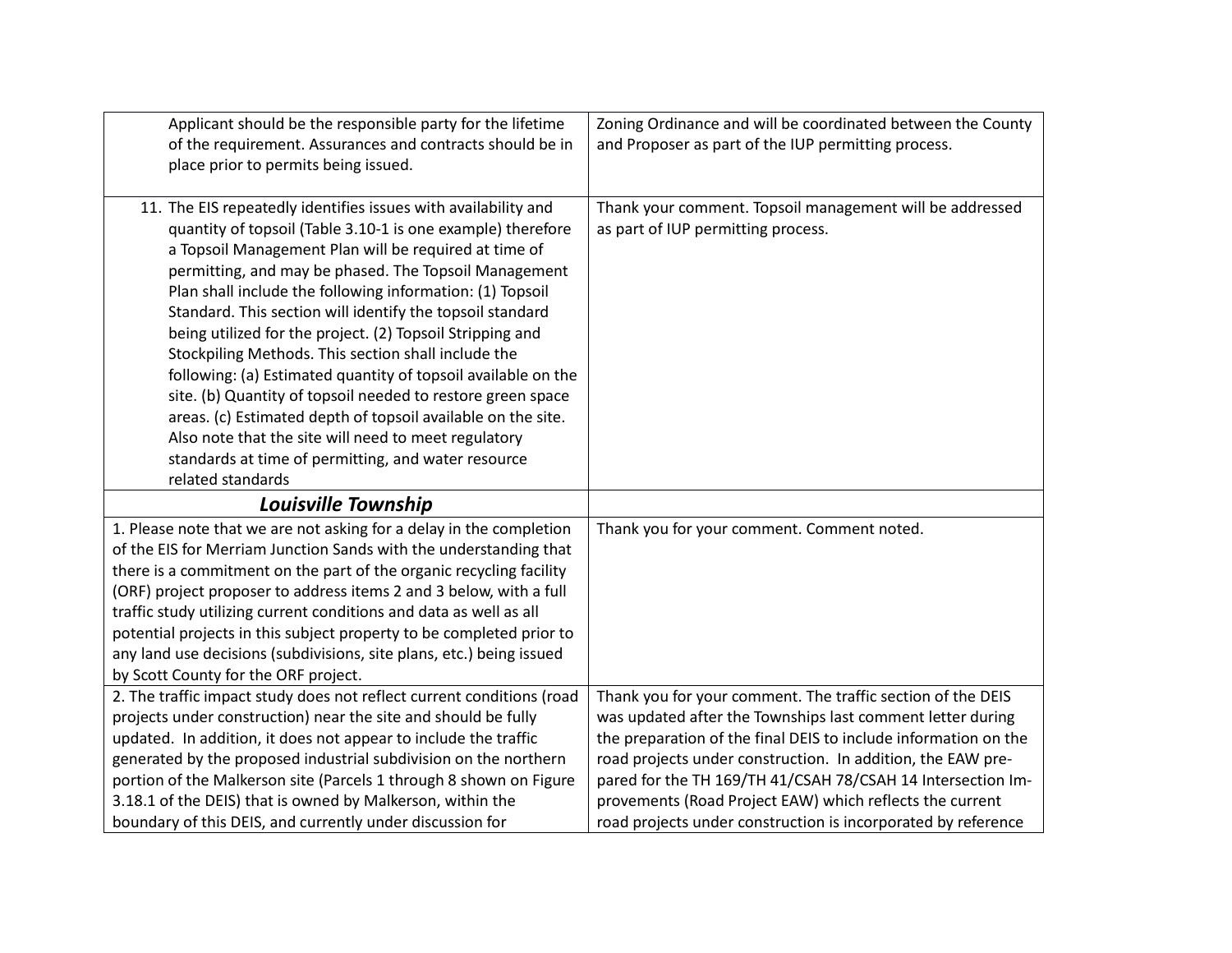| development and likely to be developed prior to the proposed<br>expanded mining operation.                                                                                                                                                                                                                                                                                                                                                                                                                                                                                                                    | in the DEIS. All of the traffic information prepared for the MJS<br>project was provided to the County when they prepared their<br>Traffic Impact Study (TIS) for the Road Project EAW. The inter-<br>section at Malkerson Sales and TH 41 (Sales/TH41 intersec-<br>tion) was included in the TIS which evaluated current condi-<br>tion, future forecasts with and without the road improvement<br>project, que lengths and crash data for the Sales/TH 41 inter-<br>section as well as all of the surrounding intersections and ac-<br>cess points to US 169 within the project area. (Including Bryan<br>Rock /Anchor Block shared access). The Road Project EAW con-<br>sidered mining traffic from not just Malkerson Sales and Bryan<br>Rock but all of the other adjacent mining operations and indus-                                                                                                       |
|---------------------------------------------------------------------------------------------------------------------------------------------------------------------------------------------------------------------------------------------------------------------------------------------------------------------------------------------------------------------------------------------------------------------------------------------------------------------------------------------------------------------------------------------------------------------------------------------------------------|---------------------------------------------------------------------------------------------------------------------------------------------------------------------------------------------------------------------------------------------------------------------------------------------------------------------------------------------------------------------------------------------------------------------------------------------------------------------------------------------------------------------------------------------------------------------------------------------------------------------------------------------------------------------------------------------------------------------------------------------------------------------------------------------------------------------------------------------------------------------------------------------------------------------|
|                                                                                                                                                                                                                                                                                                                                                                                                                                                                                                                                                                                                               | trial uses located in the area and it considered growth of not<br>only the local truck traffic generated in the areas but on US<br>169 and TH41 as major freight routes which will experience<br>growth on a regional basis.                                                                                                                                                                                                                                                                                                                                                                                                                                                                                                                                                                                                                                                                                        |
|                                                                                                                                                                                                                                                                                                                                                                                                                                                                                                                                                                                                               |                                                                                                                                                                                                                                                                                                                                                                                                                                                                                                                                                                                                                                                                                                                                                                                                                                                                                                                     |
| 3. The Traffic Impact Study should address all projects in the area<br>for which a reasonable expectation has been laid with current<br>(under construction) traffic volume information and road geometry<br>so that one TIS can be available that provides information related<br>to 1) a potential road intersecting with TH 41 in the vicinity of the<br>existing driveway on the Malkerson portion of the site that is a<br>possible location for hauling out material and 2) should also<br>evaluate whether and where internal through road connections<br>may be required for development of the area. | Thank you for your comment. The DEIS is complete with re-<br>spect to traffic associated with the MJS Proposed Project. The<br>MJS Proposed Project is sand and gravel mining, limestone<br>mining and Sandstone mining on the subject properties. Other<br>proposed projects within the environmentally relevant area<br>that were identified in the Scoping EAW to be analyzed as part<br>of the Potential Cumulative Effects with respect to traffic were<br>the Fairmount Frac Sand Mine proposed by Minnesota Valley<br>Sands on the Mid America Festival Property (Old Green<br>Quarry), Shakopee Sands, and Jordan Aggregates. The Organics<br>Recycling Facility (ORF) and associated Malkerson Sales Plat<br>(Plat) were not proposed at the time the Scoping EAW was pre-<br>pared, but more importantly they do not meet the criteria to<br>be included in the DEIS when it was published, or currently. |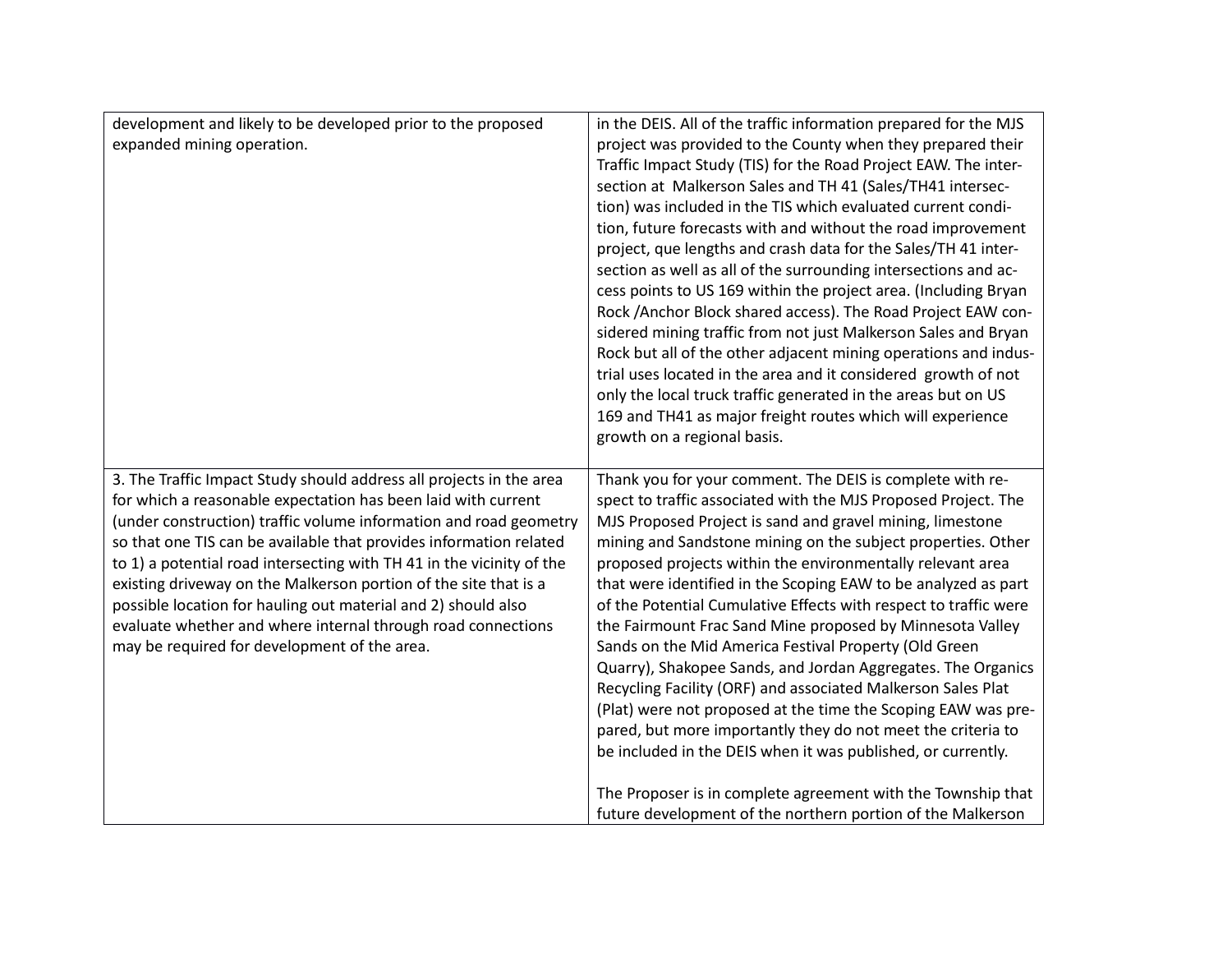|                                                                                                                                                                                                                                                                                                                                                                                                                                                                                                                                                                                                                     | Sales will represent a project within the same environmentally<br>relevant area. The Proposer also believes that the basis of ex-<br>pectation for the MJS project has occurred, so that when a de-<br>velopment project on the Malkerson Sales property, or any<br>other future project within the same environmentally relevant<br>area (i.e. not just limited to Malkerson Sales property) does<br>come forward, that future project will be required to include      |
|---------------------------------------------------------------------------------------------------------------------------------------------------------------------------------------------------------------------------------------------------------------------------------------------------------------------------------------------------------------------------------------------------------------------------------------------------------------------------------------------------------------------------------------------------------------------------------------------------------------------|--------------------------------------------------------------------------------------------------------------------------------------------------------------------------------------------------------------------------------------------------------------------------------------------------------------------------------------------------------------------------------------------------------------------------------------------------------------------------|
|                                                                                                                                                                                                                                                                                                                                                                                                                                                                                                                                                                                                                     | the MJS project in their potential cumulative effects analysis.                                                                                                                                                                                                                                                                                                                                                                                                          |
| <b>MN DNR</b>                                                                                                                                                                                                                                                                                                                                                                                                                                                                                                                                                                                                       |                                                                                                                                                                                                                                                                                                                                                                                                                                                                          |
| 1. Page 2, Project Description. Bryan Rock Products has a DNR<br>Water Appropriation Permit 1994-6195 for washing sand and<br>gravel on the property. Please note that a separate DNR Water<br>Appropriation Permit will be required for the dewatering of the<br>property. If the wet plant for processing the sand is located in a<br>different location than the point of taking for DNR Water<br>Appropriation Permit 1994-6195, then and additional DNR Water<br>Appropriation Permit will be required for the wet plant.                                                                                      | Thank you for your comment. The proposer will continue to<br>operate under their existing water appropriations permit for<br>aggregate washing and will apply for a separate DNR Water<br>Appropriation Permit prior to any dewatering activity at the<br>site.                                                                                                                                                                                                          |
| 2. Page 6, Alternative Technologies. Mining activities using wet<br>mining technologies using a dragline or excavator are not required<br>to be approved under a DNR Water Appropriation Permit. If<br>hydraulic dredging is employed, then the water that is removed<br>from the mine must return to the mine, or a DNR Water<br>Appropriation Permit will be required for the hydraulic dredging.                                                                                                                                                                                                                 | Thank you for your comment. Comment noted.                                                                                                                                                                                                                                                                                                                                                                                                                               |
| 3. Page 8, Affected Environment: Figure 3.1.2, Scott County Zoning<br>Map Excerpt. Gifford Lake has a Natural Environment Shoreland<br>Classification. Thus, all area within 1000 feet of the lake ordinary<br>High Water Level (OHWL) is within the Shoreland overlay.<br>Industrial uses are not allowed in the Shoreland of natural<br>environment lakes according to state statutes. The project should<br>use this setback as a guideline while Scott County updates their<br>ordinances. For more information please visit:<br>https://www.dnr.state.mn.us/waters/watermgmt_section/shorlan<br>d/mod-ord.html | Thank you for your comment:<br>Extractive uses are allowed through a conditional use permit in<br>the shoreland district of a natural environmental lake (Gifford<br>Lake) in both the MNDNR Model Shoreland Ordinance and the<br>Scott County Zoning District. Extractive uses are defined<br>separately from industrial uses in the MNDNR Model<br>Ordinance. In addition, extractive uses are a currently<br>established grandfathered use in the Shoreland District. |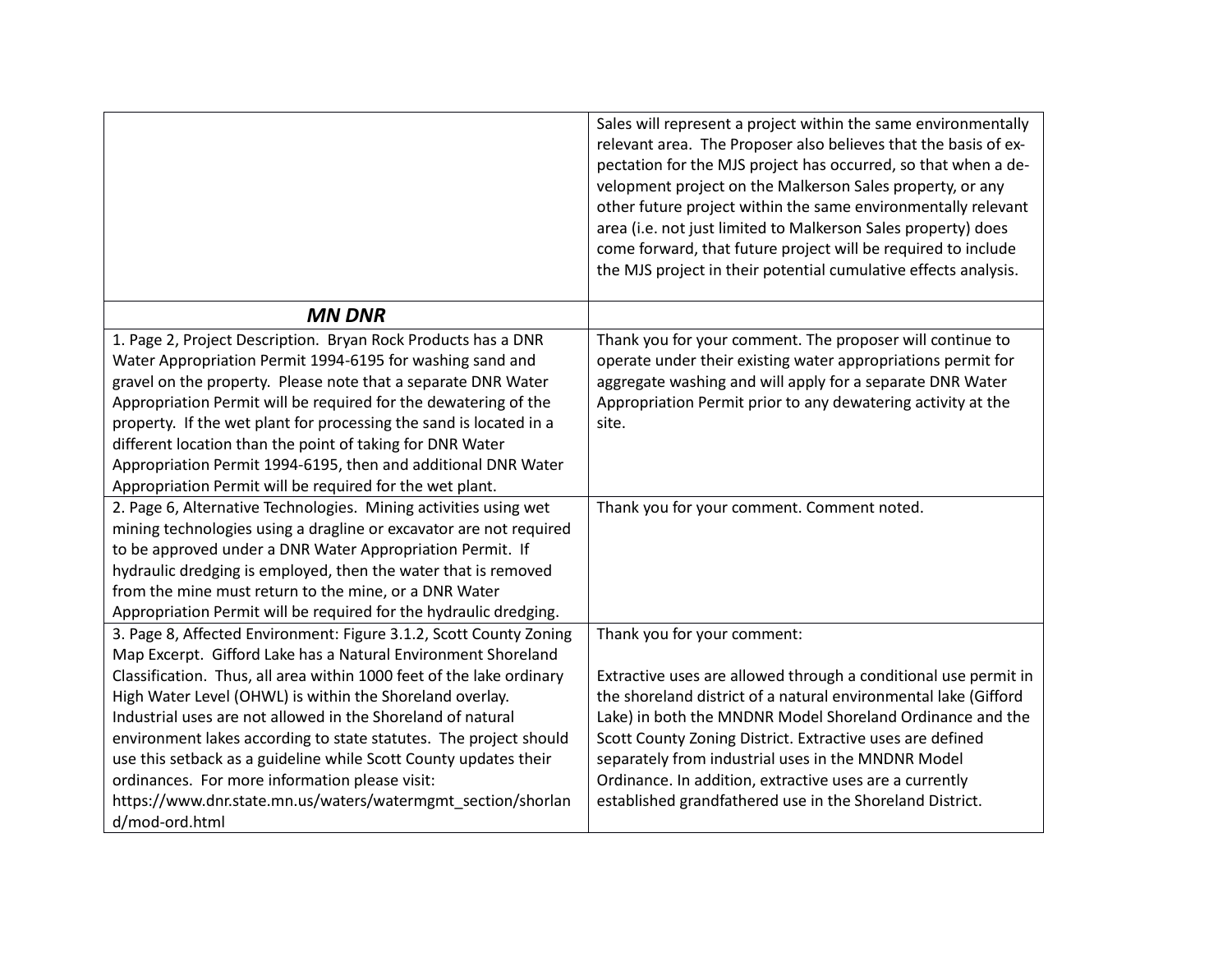| The project will meet the extractive use standards in the              |
|------------------------------------------------------------------------|
| MNDNR's model shoreland ordinance as follows:                          |
|                                                                        |
| 5.4 Extractive Use Standards. Extractive uses are conditional          |
| uses and must meet the following standards:                            |
| 5.41. Site Development and Restoration Plan. A site                    |
|                                                                        |
| development and restoration plan must be developed,                    |
| approved, and followed over the course of operation. The plan<br>must: |
| A. Address dust, noise, possible pollutant discharges, hours           |
| and duration of operation, and anticipated vegetation and              |
| topographic alterations.                                               |
| B. Identify actions to be taken during operation to mitigate           |
| adverse environmental impacts, particularly erosion; and               |
| C. Clearly explain how the site will be rehabilitated after            |
| extractive activities end.                                             |
| 5.42 Setbacks for Processing Machinery. Processing machinery           |
| must meet structure setback standards from ordinary high               |
|                                                                        |
| water levels and from bluffs                                           |
|                                                                        |
| Scott County is the delegated regulator of development within          |
| the shoreland District. The project will meet the County's             |
| standards for mining within the shoreland district established         |
| per ordinance as follows:                                              |
|                                                                        |
| 70-8-12 Mining Standards                                               |
| 1. Site Development and Reclamation Plan. A mining and                 |
| reclamation plan must be developed, approved, and followed             |
| over the course of operation of the site. The plan must address        |
| dust, noise, possible pollutant discharges, hours and duration         |
| of operation, and anticipated vegetation and topographic               |
| alterations. It must also identify actions to be taken during          |
| operation to mitigate adverse environmental impacts,                   |
|                                                                        |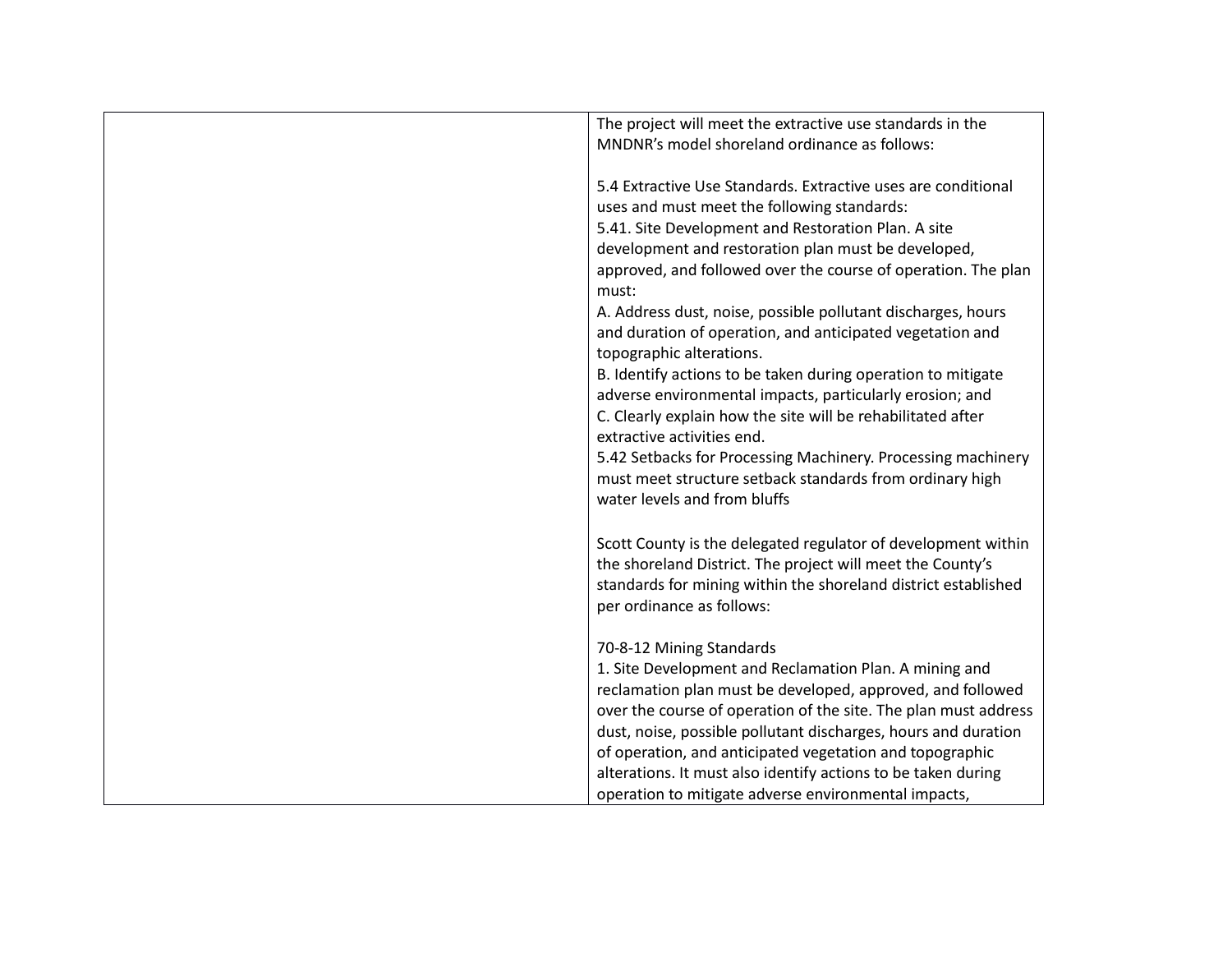|                                                                                                                                                                                                                                                                                                                                                                                                                                                                                                                                              | particularly erosion, and must clearly explain how the site will<br>be rehabilitated after mining activities end.                                                                                                                                                                                                                                                                                                                                                                                                                                                                                                                                                                                                                                                                                                                                                                                 |
|----------------------------------------------------------------------------------------------------------------------------------------------------------------------------------------------------------------------------------------------------------------------------------------------------------------------------------------------------------------------------------------------------------------------------------------------------------------------------------------------------------------------------------------------|---------------------------------------------------------------------------------------------------------------------------------------------------------------------------------------------------------------------------------------------------------------------------------------------------------------------------------------------------------------------------------------------------------------------------------------------------------------------------------------------------------------------------------------------------------------------------------------------------------------------------------------------------------------------------------------------------------------------------------------------------------------------------------------------------------------------------------------------------------------------------------------------------|
|                                                                                                                                                                                                                                                                                                                                                                                                                                                                                                                                              | 2. Setbacks for Processing Machinery. Processing machinery<br>must be located consistent with setback standards for<br>structures from ordinary high water levels of public waters and<br>from bluffs.                                                                                                                                                                                                                                                                                                                                                                                                                                                                                                                                                                                                                                                                                            |
| 4. Page 9, Adjacent Residential Land Uses. Should the water use of<br>the mining facility deprive a residence, or the mobile home park, of<br>their domestic water supply (well interference), in conjunction with<br>a valid well interference substantiated by the DNR, then the mining<br>company is required to cease operation until the mining company<br>has furnished the residence with a new water supply. State Rules<br>detail the procedures that are to be followed for potential well<br>interference, as a result of mining. | Thank you for your comment. The well interference rules<br>(Minnesota Rules 6115.0730 Well Interference Problems In-<br>volving Appropriation) are referenced in Section 3.5.4 of the<br>EIS. Well interference agreements will be offered to all poten-<br>tially impacted well owners prior to the beginning any de-<br>watering activity on site. This includes wells serving mobile<br>home parks. The well interference agreement will spell out<br>steps that the operator will be financially responsible for with<br>respect to investigating water supply issues and restoring or<br>providing a new water supply. Groundwater monitoring as de-<br>watering activities progress through the site will provide data<br>to identify wells that are likely to experience problems with<br>water supply before they occur so that a new supply can be es-<br>tablished before issues occur. |
| 5. Page 19, Residential Uses. This section does not appear to                                                                                                                                                                                                                                                                                                                                                                                                                                                                                | Thank you for your comment. The last paragraph of page 18                                                                                                                                                                                                                                                                                                                                                                                                                                                                                                                                                                                                                                                                                                                                                                                                                                         |
| discuss possible impacts to the mobile home park, or its residents.                                                                                                                                                                                                                                                                                                                                                                                                                                                                          | discusses possible impacts to the mobile home park residents.                                                                                                                                                                                                                                                                                                                                                                                                                                                                                                                                                                                                                                                                                                                                                                                                                                     |
|                                                                                                                                                                                                                                                                                                                                                                                                                                                                                                                                              | In addition, all of the studies with respect to noise, air, and                                                                                                                                                                                                                                                                                                                                                                                                                                                                                                                                                                                                                                                                                                                                                                                                                                   |
|                                                                                                                                                                                                                                                                                                                                                                                                                                                                                                                                              | groundwater included the mobile home park as a potential                                                                                                                                                                                                                                                                                                                                                                                                                                                                                                                                                                                                                                                                                                                                                                                                                                          |
|                                                                                                                                                                                                                                                                                                                                                                                                                                                                                                                                              | receptor. Specific noise mitigation measures are proposed for<br>sand and gravel mining activity occurring in closest proximity                                                                                                                                                                                                                                                                                                                                                                                                                                                                                                                                                                                                                                                                                                                                                                   |
|                                                                                                                                                                                                                                                                                                                                                                                                                                                                                                                                              | to the mobile home park. This mitigation will become a                                                                                                                                                                                                                                                                                                                                                                                                                                                                                                                                                                                                                                                                                                                                                                                                                                            |
|                                                                                                                                                                                                                                                                                                                                                                                                                                                                                                                                              | condition of any sand and gravel IUP issued by the County.                                                                                                                                                                                                                                                                                                                                                                                                                                                                                                                                                                                                                                                                                                                                                                                                                                        |
| 6. Page 34, 3.3.1.2 Threatened or Endangered Species; Page 41,                                                                                                                                                                                                                                                                                                                                                                                                                                                                               | Thank you for your comment. The NHIS was requested to                                                                                                                                                                                                                                                                                                                                                                                                                                                                                                                                                                                                                                                                                                                                                                                                                                             |
| 3.3.2.1 Rare Features. A Natural Heritage Review (NHIS) must be                                                                                                                                                                                                                                                                                                                                                                                                                                                                              | complete the scoping EAW as required. The NHIS review was                                                                                                                                                                                                                                                                                                                                                                                                                                                                                                                                                                                                                                                                                                                                                                                                                                         |
| requested in order to determine if any rare species occur within                                                                                                                                                                                                                                                                                                                                                                                                                                                                             | used to help scope the DEIS, which did not include providing a                                                                                                                                                                                                                                                                                                                                                                                                                                                                                                                                                                                                                                                                                                                                                                                                                                    |
| the vicinity of the project. For environmental review purposes, a                                                                                                                                                                                                                                                                                                                                                                                                                                                                            | current NHIS review.                                                                                                                                                                                                                                                                                                                                                                                                                                                                                                                                                                                                                                                                                                                                                                                                                                                                              |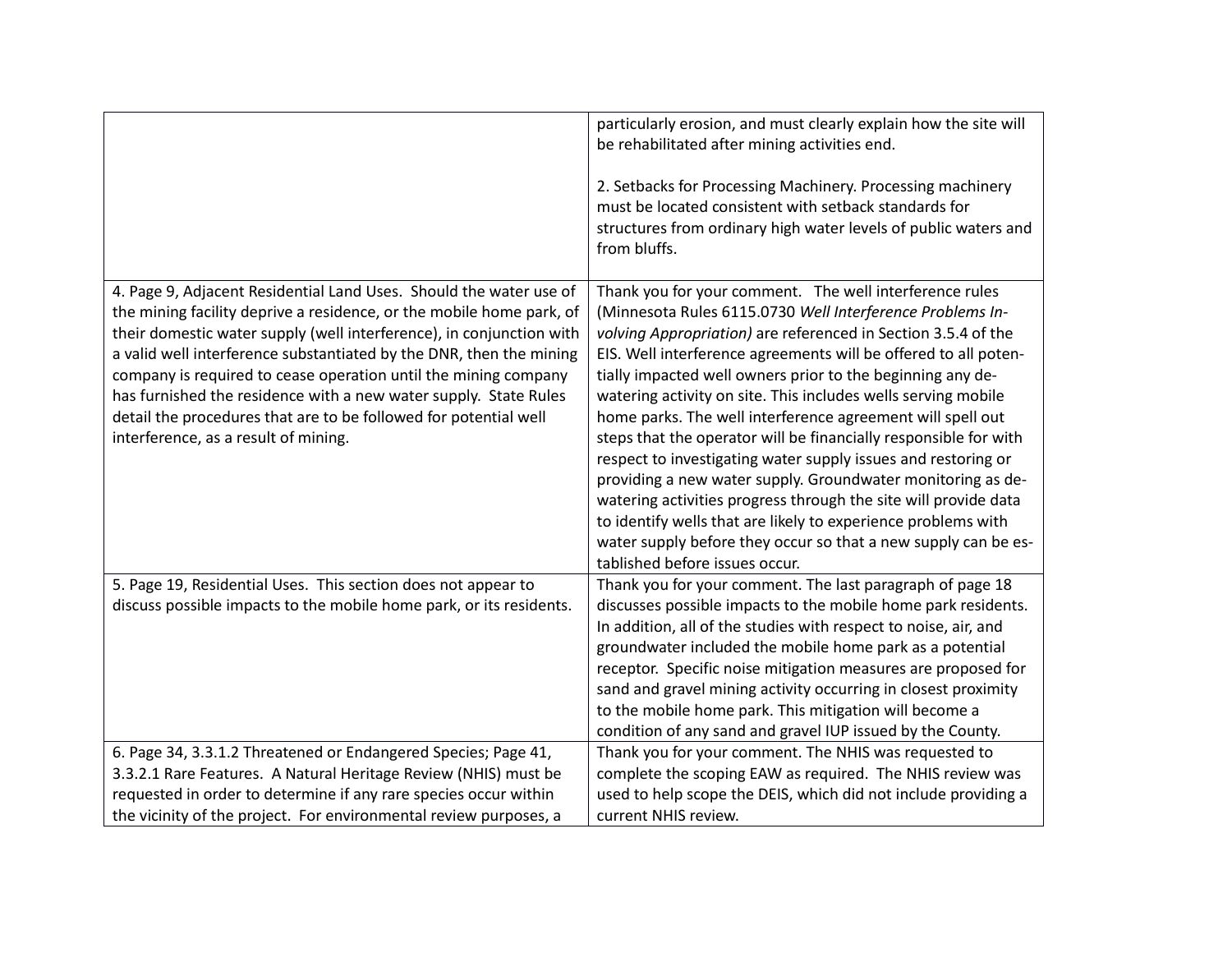| NHIS review is good for 12 months. The most recent NHIS review                                                                          |                                                                                                                              |
|-----------------------------------------------------------------------------------------------------------------------------------------|------------------------------------------------------------------------------------------------------------------------------|
| on file for this project, dated June 6, 2015, stated that the northern                                                                  | A natural resource survey work plan was prepared and ap-                                                                     |
| long-eared bat is a species covered under the Endangered Species                                                                        | proved by the MNDNR. A Vegetation, Wildlife and Protected                                                                    |
| Act (ESA). The site is within a township containing documented                                                                          | Species Survey Report was prepared and submitted to the                                                                      |
| northern long-eared bat maternity roost tree(s). If any part of the                                                                     | MNDNR for review prior to publication of the DEIS. The                                                                       |
| project is within 150 feet of the known roost tree in this township,                                                                    | MNDNR submitted a reply to the proposer indicating that the                                                                  |
| the U.S. Fish and Wildlife Service (USFWS) may regulate tree                                                                            | Vegetation, Wildlife, and Protected Species Report for the Mer-                                                              |
| removal or other activities. Note that currently this species is the                                                                    | riam Junction Sands Mine (ERDB #20110462) satisfied the Divi-                                                                |
| subject of a 4(d) rule that is currently under reconsideration.                                                                         | sion of Ecological and Water Resources request for rare species                                                              |
| Please contact Rich Baker (DNR) and stay in close contact with the                                                                      | surveys.                                                                                                                     |
| USFWS field office as it relates to regulations of this species.                                                                        |                                                                                                                              |
| The 2015 NHIS letter also stated that new surveys may be required                                                                       | This report was referenced in the DEIS and pertinent                                                                         |
| to determine the presence of rare species. Please submit a new                                                                          | information from the report included in the DEIS text, but the                                                               |
| query for Natural Heritage Review in order to discuss the potential                                                                     | report itself was not included as an attachment. The                                                                         |
| impact to rare species and Native Plant Communities using the                                                                           | Vegetation, Wildlife and protected Species Report, as well as a                                                              |
| most up to date information.                                                                                                            | Bald Eagle Stick Nest Survey Report are included as                                                                          |
|                                                                                                                                         | Attachments 15 and 16 of the FEIS.                                                                                           |
|                                                                                                                                         |                                                                                                                              |
|                                                                                                                                         | USFWS guidelines and regulations will be followed with                                                                       |
|                                                                                                                                         | respect to tree removal and other activities that may impact                                                                 |
|                                                                                                                                         | bat roost trees.                                                                                                             |
| 7. Page 45, 3.3.2.4 Habitat Changes Associated with End Use Lakes;                                                                      | Thank you for your comment. Any use of flocculants and                                                                       |
| Page 72, 3.5.1.1 Proposed Water Use. Would flocculants and                                                                              | coagulants will be regulated by the MPCA's NPDES permit.                                                                     |
| coagulants (ie. acrylamide, DADMAC) or similar products used to                                                                         | Sediment (or water need to verify the recycle loop) from the                                                                 |
| separate fine particles be completely recycled within the wet                                                                           | wet plant will not be released to the end use lakes. The water                                                               |
| plant? Could some materials stored in sedimentation basins be                                                                           | quality monitoring plan will include monitoring for flocculants                                                              |
| released to end use lakes? Surface water sampling and monitoring                                                                        | or coagulants used in sand processing.                                                                                       |
| wells should be used to monitor for these contaminates as well as                                                                       |                                                                                                                              |
| water pH in end use lakes.                                                                                                              |                                                                                                                              |
| 8. Page 56, Water Resources. Please note that it is possible that the                                                                   | Thank you for your comment. The modeling indicates that                                                                      |
| dewatering of the mine could also dewater Gifford Lake, DNR                                                                             | Gifford Lake is unlikely to be significantly affected by<br>dewatering. Water level monitoring of groundwater and            |
| Public Water 70-0118-00P. It is likely that the DNR Water                                                                               |                                                                                                                              |
|                                                                                                                                         |                                                                                                                              |
| Appropriation Permit for the dewatering of the quarry will require<br>the monitoring of water levels in both the bedrock aquifer (using | Gifford Lake are included in the proposed monitoring plan<br>provided with the DEIS. Details of monitoring locations will be |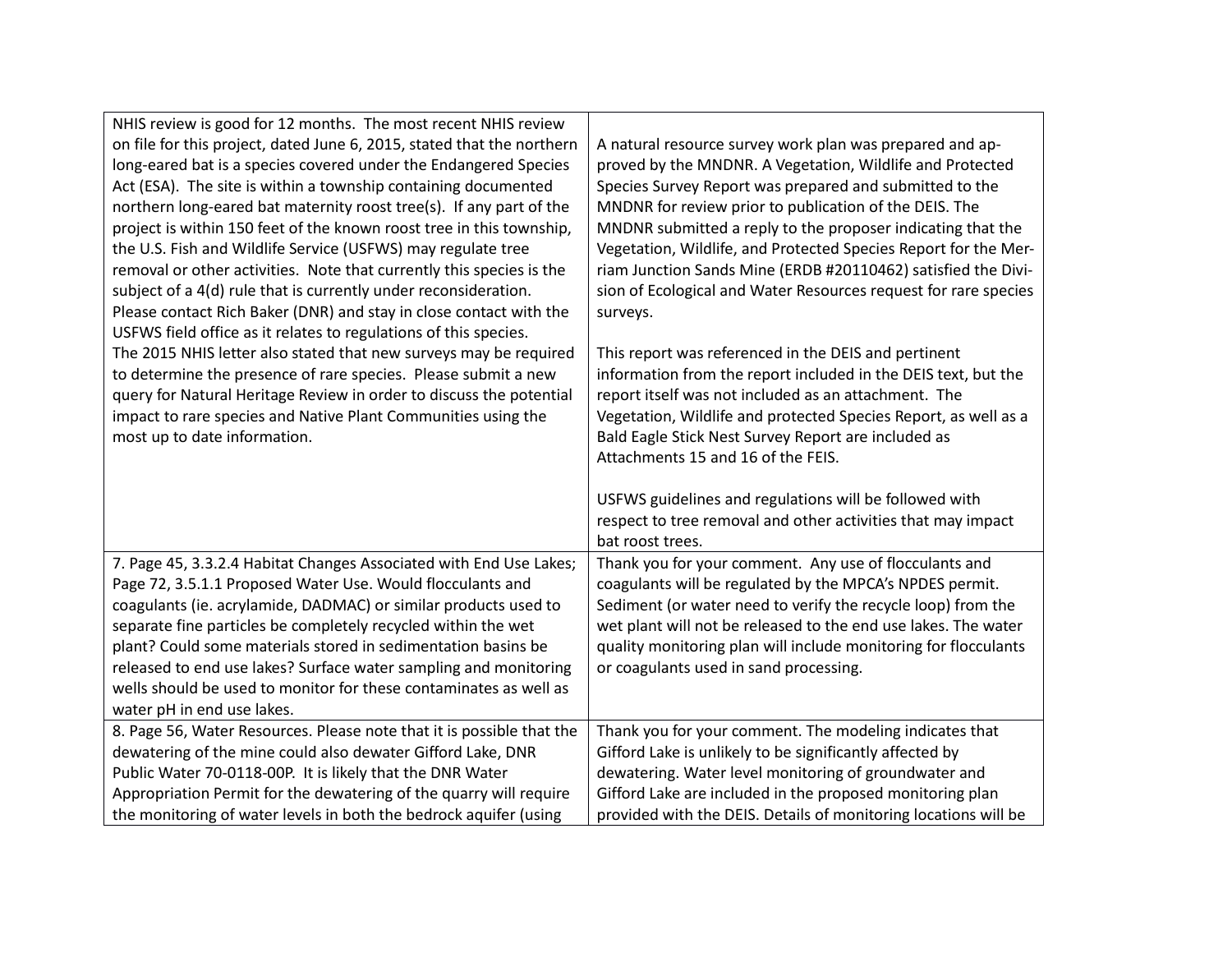| wells) and in Gifford Lake itself. It is also possible that the DNR may | subject to the MNDNRs water appropriation permit and            |
|-------------------------------------------------------------------------|-----------------------------------------------------------------|
| require that the dewatering discharge occur into Gifford Lake.          | approved water level monitoring plan. Discharge locations to    |
|                                                                         | surface waters will be determined at the time of permitting     |
|                                                                         | and Gifford Lake has been identified as a potential discharge   |
|                                                                         | location. The project site has direct access to the lake.       |
| 9. Page 73, Water Use. Please note that Minnesota Statutes              | Thank you for your comment. Comment noted.                      |
| requires the volume of water that is appropriated under a DNR           |                                                                 |
| Water Appropriation to be measured within a 10% accuracy of the         |                                                                 |
| actual volume of water appropriated. This volume is required to         |                                                                 |
| be reported to the DNR on an annual basis. The volume of water          |                                                                 |
| that is reported must be the total volume of water pumped or            |                                                                 |
| diverted, and not the volume of water consumed.                         |                                                                 |
| 10. Page 75, Nearby Water Supply Wells. The analysis of the             | Thank you for your comment. Comment noted.                      |
| appropriation on nearby wells will need to be submitted to the          |                                                                 |
| DNR as part of the application for the DNR Water Appropriation          |                                                                 |
| Permit for dewatering.                                                  |                                                                 |
| 11. Natural Resources Plan, 3.2.1 Wetlands and Public Waters; 14.0      | Thank you for your comments. The plant community, accord-       |
| Wetland Conservation. The plan states that permanent significant        | ing to DNR classification, is a "seepage meadow/carr". DNR      |
| adverse impacts to regulated wetlands are not anticipated. What         | staff conducted a site visit and met with the proposer's wet-   |
| the proposer has identified as "seepage" wetlands (fens) are fed        | land specialist as part of the wetland delineation and pro-     |
| through groundwater, and could be significantly impacted by             | tected species survey. The DNR concluded that the wetland is    |
| dewatering activities. Attachment 1, PSR, 2.5.3, Thresholds for         | a wet meadow/seepage meadow, significant for its high quality   |
| Impacts to Water Resources discusses how significant impacts to         | and that it qualifies as a rare natural community under WCA     |
| seepage wetlands can occur if dry conditions persist for more than      | (Minnesota Rule 8420.0515, Subpart 3). Because the wetland      |
| one growing season. Water balance is not the only potential             | community is considered a rare natural community, it has pro-   |
| impact to consider in regards to fen plant communities. Many fen        | tection under WCA above and beyond the protection of other      |
| plant species are specifically adapted to the nutrient composition      | wetlands.                                                       |
| of local groundwater sources, and altering this composition by          | Comments regarding potential impacts of using surface water     |
| changing site hydrology to a surface water-driven source could          | sources to mitigated watering impacts are noted. The source     |
| potentially impact this type of plant community. Please note that       | and quality of water used as mitigation is an important ele-    |
| we do not anticipate that Seminary Fen, located on the other side       | ment of the design of the mitigation system. Methods of deliv-  |
| of the Minnesota River, would be impacted by this project.              | ery that do not run the supplemental water over the ground,     |
|                                                                         | where it could potentially pick up nutrients, sediment, phos-   |
|                                                                         | phorus, etc. are key elements of mitigation strategies. Details |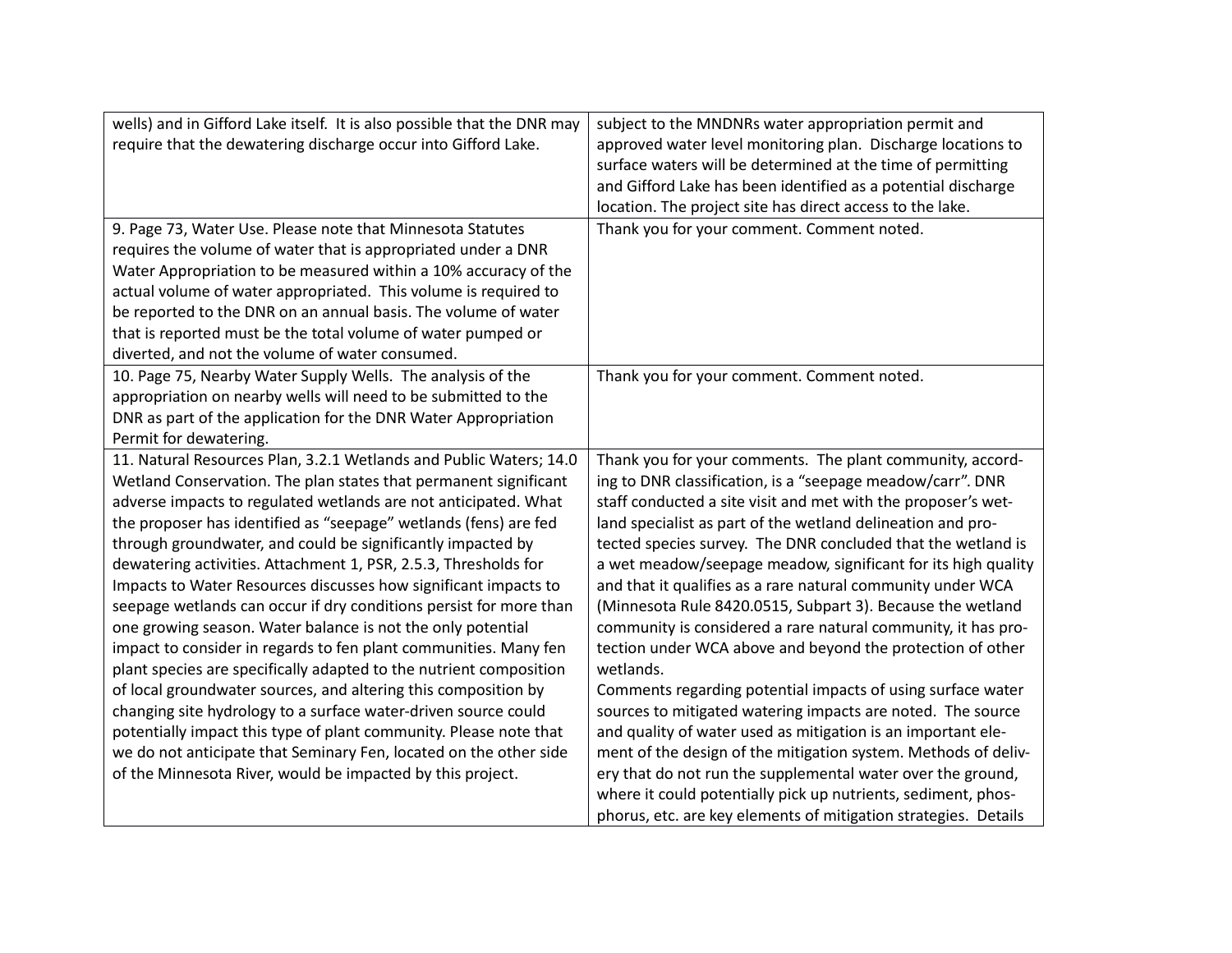|                                                                                                                                                                                                                                                                                                                                                                                                                                                                                                                         | of the mitigation will be addressed in the Water Appropriation<br>permitting process.                                                                                                                                                                                                                                                                                                                                                                                                                                                                                  |
|-------------------------------------------------------------------------------------------------------------------------------------------------------------------------------------------------------------------------------------------------------------------------------------------------------------------------------------------------------------------------------------------------------------------------------------------------------------------------------------------------------------------------|------------------------------------------------------------------------------------------------------------------------------------------------------------------------------------------------------------------------------------------------------------------------------------------------------------------------------------------------------------------------------------------------------------------------------------------------------------------------------------------------------------------------------------------------------------------------|
| 12. Natural Resource Plan, 3.2.2 100-Year Floodplains. Due to<br>increased annual precipitation and frequency in large-scale flood<br>events, it is likely that flood elevations in Minnesota will be re-<br>evaluated and set at higher elevations. End use lakes should be<br>designed with the potential to meet future flood elevations.                                                                                                                                                                            | Thank you for your comment. Potential future regulatory<br>action is not subject to analysis in the DEIS but may become<br>relevant as part of future County and DNR permitting. Of note<br>is the revised preliminary floodplain elevation which actually<br>contemplates lowering the elevation of the 100 year floodplain<br>of the Minnesota River adjacent to the Project as opposed to<br>setting them at higher elevations. The revised preliminary<br>floodplain elevations are expected to become effective in the<br>fall of 2020.                           |
| 13. Natural Resources Plan, Public Waters and 14.0 Wetland<br>Conservation. Construction of an ISTS system is mentioned as a<br>reason to potentially impact wetland buffers. Groundwater-driven<br>seepage wetlands (fens) could be impacted by the installation of an<br>ISTS so close to wetland boundaries.<br>14. Attachment 1, PSR, 3.4.4. The statement that the Kraemer<br>Quarry has operated for decades with no significant impact to the<br>Black Dog Fen is inaccurate and should not be used as a         | Thank you for your comment. Section 3.9.2 and Attachment 5,<br>the Site Suitability for Septic System report of the DEIS indi-<br>cates that there are no appropriate SSTS sites adjacent to any<br>of the on-site wetlands or the seepage wetland. No SSTS sites<br>will be constructed within a wetland buffer.<br>Thank you for your comment. The PSR has been updated to<br>remove reference to the Black Dog Fen. The FEIS includes the<br>updated PSR as Attachment 1.                                                                                           |
| justification for dewatering activities near seepage wetlands.<br>15. Wetland delineations are considered current for five years. The<br>most recent wetland delineation is from 2011. A new survey would<br>be required before development proceeds to determine exact<br>wetland boundaries and setbacks. A wetland delineator who is<br>specifically skilled in the identification of fen indicator species<br>should be used to ensure the proper characterization of fen plant<br>communities in the project area. | Thank you for your comment. The Project proposes to avoid<br>any direct impacts to wetlands. Because dewatering may not<br>start for over five years, wetland delineations will be updated<br>as part of permitting for dewatering activity. The delineations<br>will reestablish wetland types and boundaries prior to the start<br>of any dewatering activity. A wetland delineator who is<br>specifically skilled in the identification of fen indicator species<br>will be used to ensure the proper characterization of plant<br>communities in the project area. |
| 16. The project area is directly adjacent to a National Wildlife<br>Refuge. Due to entanglement issues with small animals, use of<br>erosion control blanket should be limited to 'bio-netting' or<br>'natural netting' types, and specifically not products containing                                                                                                                                                                                                                                                 | Thank you for your comment. These recommendations will be<br>incorporated into the IUP permit conditions for the project.                                                                                                                                                                                                                                                                                                                                                                                                                                              |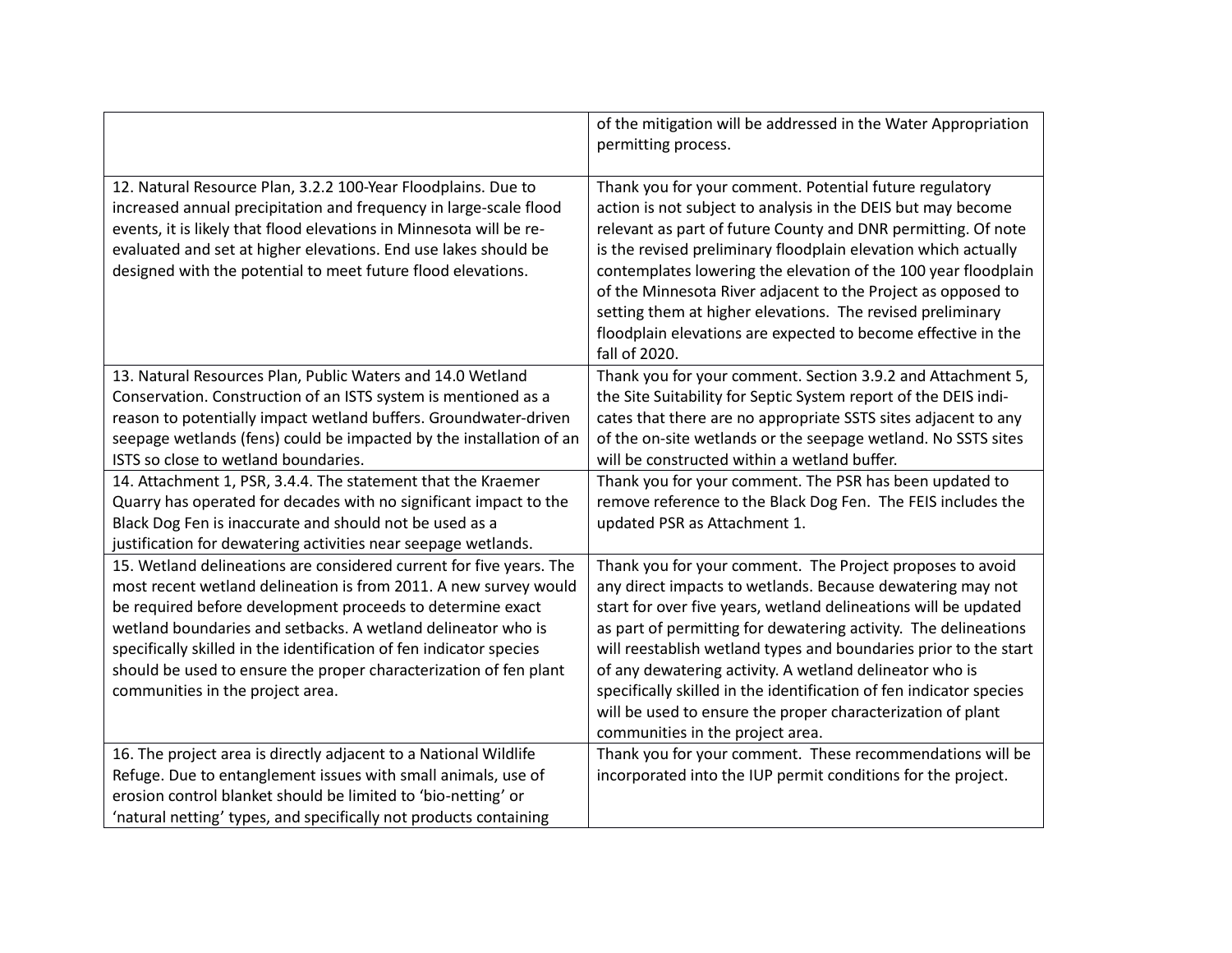| plastic mesh netting or other plastic components. These are         |                                                                      |
|---------------------------------------------------------------------|----------------------------------------------------------------------|
| Category 3N or 4N in the 2016 & 2018 MnDOT Standards                |                                                                      |
| Specifications for Construction. Also be aware that hydro-mulch     |                                                                      |
| products may contain small synthetic (plastic) fibers to aid in its |                                                                      |
| matrix strength. These loose fibers could potentially re-suspend    |                                                                      |
| and make their way into Public Waters. As such, please review       |                                                                      |
| mulch products and do not allow any materials with synthetic        |                                                                      |
| (plastic) fiber additives in areas that drain to Public Waters.     |                                                                      |
| 17. Preliminary SWPPP, 4.1.3. Stabilization of soil after regrading | Thank you for your comment. The proposed Reclamation Plan            |
| should happen as soon as possible and only appropriate, BWSR-       | specifies native seed mixes around areas of the site adjacent to     |
| approved native seed mixes that are "noxious weed-free" should      | wetland and end use lakes. Other portions of the site may be         |
| be used in order to prevent the spread of invasive species.         | utilized for agricultural production, hay, pasture, etc. until final |
|                                                                     | development occurs.                                                  |
| 18. Preliminary SWPPP, 4.1.5. Overland sheet runoff should be       | Thank you for your comment. Additional BMPs beyond upland            |
| rerouted away from wetlands through stormwater management           | buffers will be used around the perimeter of areas which             |
| practices. Upland buffers should not be the only method of          | currently sheet flow off site towards wetlands before the area       |
| filtering pollution and sediment from overland sheet runoff before  | is initially disturbed (topsoil and overburden removal prior to      |
| it reaches a wetland.                                               | mining). These measures which may involve diversion berms            |
|                                                                     | or swales, silt fence, biologs, etc. will be maintained until the    |
|                                                                     | mining activity reroutes the overland flow to internal drainage.     |
| <b>MnDOT</b>                                                        |                                                                      |
| <b>Traffic Analysis</b>                                             | Thank you for your comments.                                         |
| MnDOT is concerned with the safety implications of trucks turning   | All trucks hauling sand will be taking right hand turns. Trucks      |
| left onto MN 41 towards Chaska from the Malkerson Sales Access.     | hauling limestone will be encouraged to avoid a left turn            |
| Trucks should avoid this turning movement during the AM and PM      | movement onto TH 41 towards Chaska from the Malkerson                |
| peak hours, and use the new 147th St overpass to reach CSAH 14's    | Sales Access during the AM and PM peak hours and utilize the         |
| access with US 169.                                                 | southern access to 147 <sup>th</sup> St overpass.                    |
|                                                                     |                                                                      |
| Due to the concept level nature of the DEIS, the information        | As noted, development scenarios change over time. Updates            |
| determined in the traffic impact study can only be considered as a  | to traffic studies will be performed to reflect the detailed         |
| general indication of environmental impact. The development         | hauling scenarios or other potential development within the          |
| scenarios many times change after the EIS is completed, therefore   | Site. For example, proposed development associated with the          |
| rendering the traffic analysis incomplete. Review of the DEIS does  | northern portion of the Malkerson Sales property would               |
|                                                                     | require a traffic impact study that evaluates the mine site          |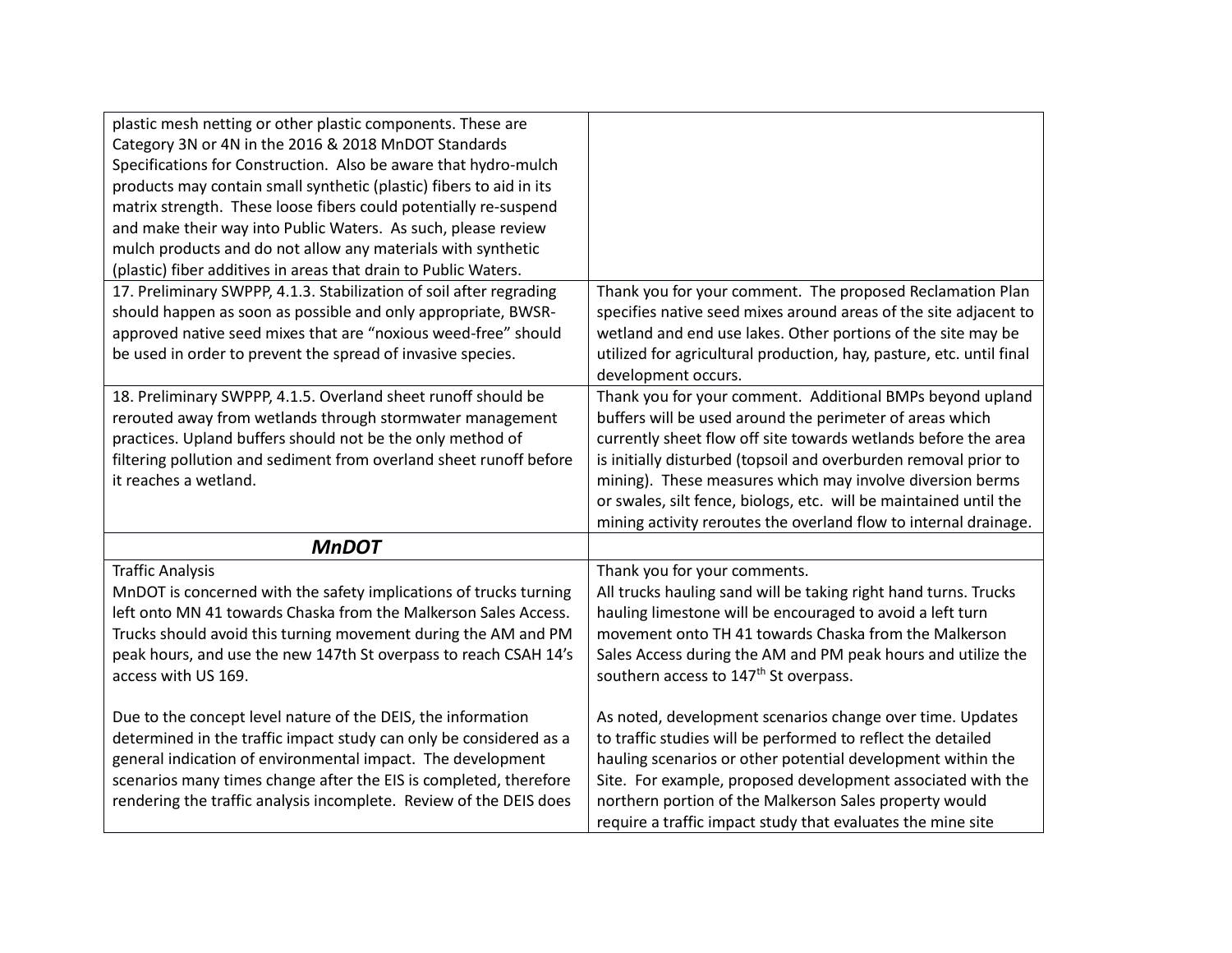| not constitute approval of a regional analysis and is not a specific<br>approval for access or new roadway improvements.                  | traffic as well as any proposed development traffic at the site<br>access to TH 41. |
|-------------------------------------------------------------------------------------------------------------------------------------------|-------------------------------------------------------------------------------------|
|                                                                                                                                           |                                                                                     |
| When detailed plans and associated hauling scenarios are                                                                                  | At the time of permitting the proposers along with Scott                            |
| developed the traffic analysis should reflect the proposed                                                                                | County will include MnDOT in any traffic management                                 |
| development. Our agency would request the opportunity to                                                                                  | planning.                                                                           |
| review any updated information, as well as meet with the County                                                                           |                                                                                     |
| and developer to discuss potential traffic issues.                                                                                        |                                                                                     |
| Please contact Almin Ramic, South Area Traffic Safety, at 651-234-                                                                        |                                                                                     |
| 7824 or almin.ramic@state.mn.us with any questions.                                                                                       |                                                                                     |
| <b>Metropolitan Council</b>                                                                                                               |                                                                                     |
| Land Use Item 3.1.3.1 (Colin Kelly, 651-602-1361) An extension of                                                                         | Thank you for your comment. Sections 3.16.1.2 and 3.16.2.2                          |
| the Minnesota River Bluffs Trail is planned on the west side of the                                                                       | of the EIS discusses the Regional Trail Master Plan, future trail                   |
| project area. There is a 2011 Metropolitan Council-approved                                                                               | corridor, and potential impacts to the trail in detail. There will                  |
| Minnesota River Bluffs Extension and Scott County connection                                                                              | be no direct impacts to the trail corridor and mining activities                    |
| Regional Trail Master Plan, It is available here:                                                                                         | will be required to maintain certain setbacks from the property                     |
| https://ww.co.carver.mn.us/home/showdocument?id=5472. See                                                                                 | line/trail corridor. Evaluation of potential impacts included                       |
| map 5C on pdf page 29.                                                                                                                    | noise modelling along the future trail corridor and visual                          |
|                                                                                                                                           | assessment of screening of the project from the trail. The EIS                      |
| Council staff recommend the proposer and the RGU (Scott County                                                                            | concludes that the Project will not impact the rail corridor, or                    |
| Environmental Services) coordinate with Scott County Parks, the                                                                           | any future uses within the corridor.                                                |
| Regional Parks Implementation Agency for this segment of the                                                                              |                                                                                     |
| Minnesota River Bluffs Extension and Scott County Connection                                                                              |                                                                                     |
| Regional Trail, prior to the expansion of construction aggregate<br>mining and ancillary activities and the addition of industrial silica |                                                                                     |
| sand mining and processing operations in the project area to                                                                              |                                                                                     |
| assess the potential impacts to the planned regional trail corridor.                                                                      |                                                                                     |
| <b>State Historic Preservation Office</b>                                                                                                 |                                                                                     |
| We have reviewed the information included in the Draft EIS for this                                                                       | Thank you for your comments. The project proposer met with                          |
| project as well as the cultural resources report titled Phase 1                                                                           | the OSA to establish appropriate setbacks from the mound                            |
| Cultural Resources Investigation for the Merriam Junction Sands                                                                           | sites as part of initial work on the DEIS. Early mining planning                    |
| Project, Louisville Township, Scott County, Minnesota, Final Repot                                                                        | included property immediately adjacent to the mound sites.                          |
| (March 2015 Summit Envirosolutions). Based in the results of the                                                                          | Subsequent removal of certain parcels from the Project Area,                        |